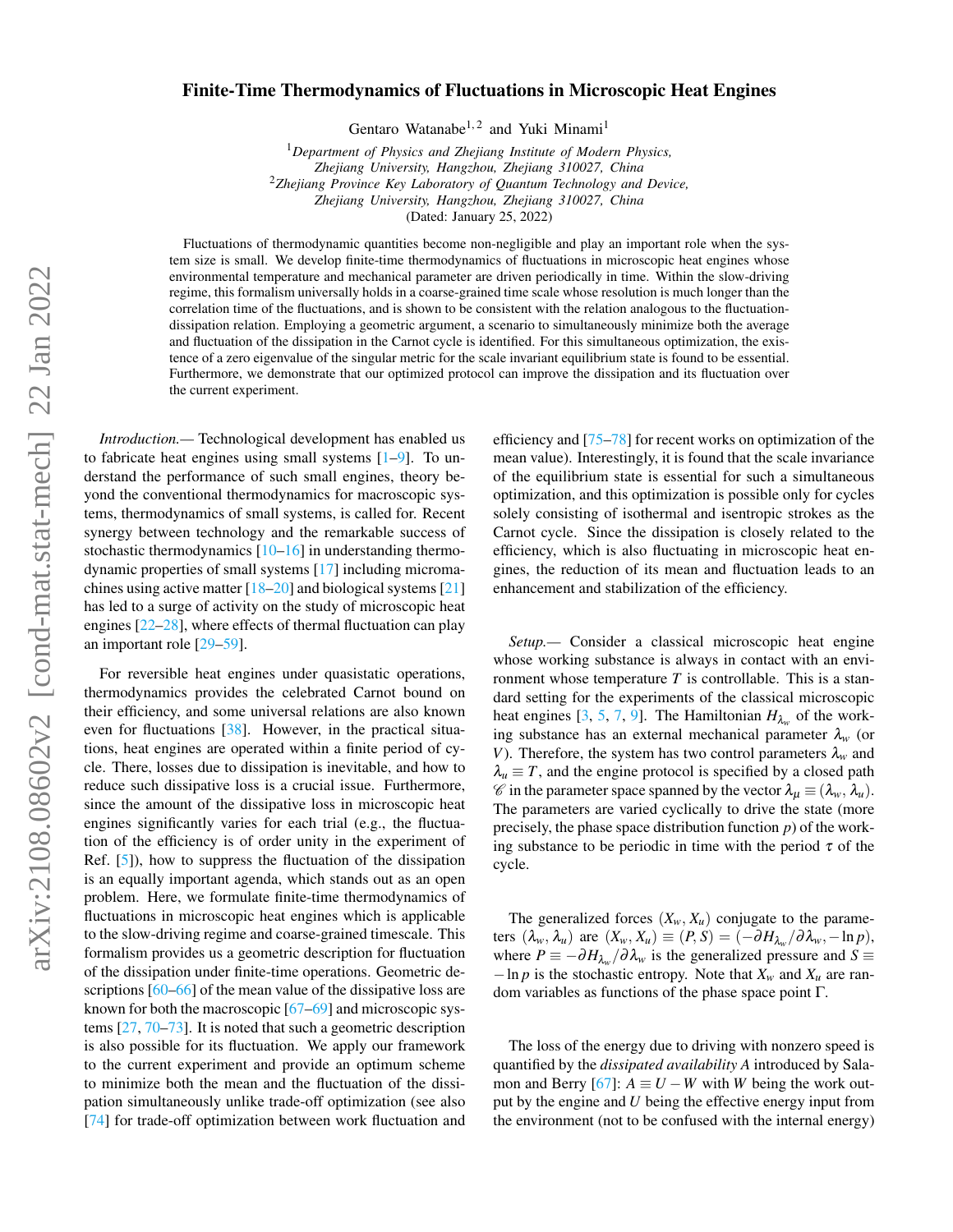defined respectively as

$$
W \equiv \oint_{\mathscr{C}} P dV = \int_0^{\tau} dt \left( -\frac{\partial H_{\lambda_w}}{\partial \lambda_w} \right) \dot{\lambda}_w = \int_0^{\tau} dt X_w \dot{\lambda}_w, \quad (1)
$$

$$
U \equiv \oint_{\mathscr{C}} T dS = \int_0^{\tau} dt \, T \frac{d}{dt} (-\ln p) = \int_0^{\tau} dt \, \lambda_u \dot{X}_u, \tag{2}
$$

where the dot denotes the time derivative. Here, *A*, *W*, and *U* are random variables. Note that *T* in *U* is the temperature of the environment instead of that of the working substance, and *U* is different from heat input in general, but agrees with the latter in the quasistatic limit.

In the following, we discuss the fluctuation of random variables. Fluctuation ∆*Y* of a random variable *Y* is given by  $\Delta Y \equiv Y - \langle Y \rangle$ , where  $\langle \cdots \rangle$  means an ensemble average.

Since the working substance is always in contact with the thermal environment, correlations of the physical quantities decay exponentially in time provided the driving is slow enough. In the coarse-grained time scale whose resolution is much longer compared to the decay time, such an exponential decay function can be well approximated by a delta function multiplied by its decay time constant (or the correlation time). Therefore, in the slow-driving regime and coarsegrained time scale, the two-time correlation function of the fluctuations could universally be written in the form of

$$
\langle \Delta X_{\mu}(t) \, \Delta X_{\nu}(t') \rangle = 2 \langle \Delta X_{\mu}(t) \, \Delta X_{\nu}(t) \rangle \tau_{\mu\nu}(t) \, \delta(t - t'), \quad (3)
$$

where  $\tau_{\mu\nu}(t)$  [=  $\tau_{\nu\mu}(t)$ ] is the correlation time between  $\Delta X_{\mu}$ and ∆*X*<sup>ν</sup> at time *t*. In the following, we will formulate finitetime thermodynamics of fluctuations of the dissipated availability based on Eq.  $(3)$ . The ansatz  $(3)$  is the minimal prescription to introduce the time scale to thermodynamics through  $\tau_{\mu\nu}$  which depends on microscopic details of the system.

First, we consider the variance  $\langle \Delta A^2 \rangle$  of *A* for a cycle given by  $\langle \Delta A^2 \rangle = \langle \Delta U^2 \rangle + \langle \Delta W^2 \rangle - 2 \langle \Delta U \Delta W \rangle$ . Regarding the variance of *W*, using Eq. [\(3\)](#page-1-0) and the condition of the closed cycle such that the phase space distribution function at  $t = 0$  and  $\tau$ are the same,  $p(0) = p(\tau)$ , we obtain

$$
\langle \Delta W^2 \rangle = \int_0^{\tau} dt \int_0^{\tau} dt' \left[ \langle X_w(t) X_w(t') \rangle - \langle X_w(t) \rangle \langle X_w(t') \rangle \right] \times \dot{\lambda}_w(t) \dot{\lambda}_w(t') = 2 \int_0^{\tau} dt \langle \Delta X_w^2(t) \rangle \tau_{ww}(t) \dot{\lambda}_w^2(t).
$$
 (4)

By integrating by parts, *U* given by Eq. [\(2\)](#page-1-1) can be rewritten as  $U = -\int_0^{\tau} X_u(t) \dot{\lambda}_u(t) dt + [X_u(\tau) - X_u(0)] \lambda_u(0)$  since  $\lambda_u(\tau) =$  $\lambda_u(0)$  but  $X_u(\tau) \neq X_u(0)$  in general. Thus, using Eq. [\(3\)](#page-1-0) and the closed cycle condition as in the way to get Eq. [\(4\)](#page-1-2), we obtain

$$
\langle \Delta U^2 \rangle = 2 \int_0^{\tau} dt \, \langle \Delta X_u^2(t) \rangle \, \tau_{uu}(t) \, \dot{\lambda}_u^2(t) + 2 \, \langle \Delta X_u^2(0) \rangle \, \lambda_u^2(0) \,,
$$
\n(5)

$$
\langle \Delta W \Delta U \rangle = -2 \int_0^{\tau} dt \langle \Delta X_w(t) \Delta X_u(t) \rangle \tau_{wu}(t) \lambda_w(t) \lambda_u(t).
$$
\n(6)

From Eqs.  $(4)$ ,  $(5)$ , and  $(6)$ , we finally obtain

<span id="page-1-5"></span>
$$
\langle \Delta A^2 \rangle = \int_0^{\tau} dt \, g_{\mu\nu}^{(2)}(t) \, \dot{\lambda}_{\mu}(t) \, \dot{\lambda}_{\nu}(t) + 2 \, \langle \Delta X_{\mu}^2(0) \rangle \, \lambda_{\mu}^2(0) \tag{7}
$$

<span id="page-1-1"></span>with

<span id="page-1-8"></span>
$$
g_{\mu\nu}^{(2)}(t) \equiv 2 \tau_{\mu\nu}(t) \langle \Delta X_{\mu}(t) \Delta X_{\nu}(t) \rangle \equiv 2 \tau_{\mu\nu}(t) \sigma_{\mu\nu}(t) \quad (8)
$$

for each  $(\mu, v)$  element, where  $\sigma_{\mu\nu} \equiv \langle \Delta X_{\mu}(t) \Delta X_{\nu}(t) \rangle$  is the covariance matrix element between  $X_{\mu}$  and  $X_{\nu}$ . Summation should be taken over  $(w, u)$  components for the repeated  $\mu$  and  $v$  in Eq. [\(7\)](#page-1-5) and hereafter. For a continuous operation taking over consecutive *N* cycles, an average  $\langle \Delta A^2 \rangle$  of the fluctuation of *A* per cycle in the limit of  $N \rightarrow \infty$  is given by

<span id="page-1-6"></span>
$$
\overline{\langle \Delta A^2 \rangle} = \lim_{N \to \infty} \frac{1}{N} \int_0^{N\tau} dt \, g_{\mu\nu}^{(2)}(t) \dot{\lambda}_{\mu}(t) \dot{\lambda}_{\nu}(t)
$$

$$
= \int_0^{\tau} dt \, g_{\mu\nu}^{(2)}(t) \dot{\lambda}_{\mu}(t) \dot{\lambda}_{\nu}(t), \tag{9}
$$

since the second term of  $\langle \Delta A^2 \rangle$  in Eq. [\(7\)](#page-1-5) comes solely from the end points and their contribution vanishes by taking the average over an infinite number of cycles.

<span id="page-1-0"></span>Since the covariance matrix  $\sigma_{\mu\nu}$  is positive definite,  $g_{\mu\nu}^{(2)}$ is also positive definite when  $\tau_{ww}\tau_{uu} = \tau_{wu}^2$ . Therefore, as long as  $\tau_{ww}\tau_{uu} = \tau_{wu}^2$  is satisfied,  $g_{\mu\nu}^{(2)}$  can be regarded as a metric tensor. Note that the resulting expression of the variance  $\langle \Delta A^2 \rangle$  given by Eq. [\(9\)](#page-1-6) is in the similar form as the average  $\langle A \rangle = \int_0^{\tau} dt g_{\mu\nu}^{(1)}(t) \dot{\lambda}_{\mu}(t) \dot{\lambda}_{\nu}(t)$  derived in Ref. [\[27\]](#page-5-11), but with a different metric tensor  $g_{\mu\nu}^{(2)}$ . From the Cauchy-Schwarz inequality,  $\left[\int dt f(t)g(t)\right]^2 \leq \left[\int dt f^2(t)\right] \left[\int dt g^2(t)\right]$ with  $f(t) = (g_{\mu\nu}^{(2)} \lambda_{\mu} \lambda_{\nu})^{1/2}$  and  $g(t) = 1$ , we get

<span id="page-1-9"></span><span id="page-1-7"></span>
$$
\overline{\langle \Delta A^2 \rangle} \ge \frac{(\mathscr{L}^{(2)})^2}{\tau} \tag{10}
$$

with the thermodynamic length  $\mathscr{L}^{(2)}$  for the variance of A:

$$
\mathscr{L}^{(2)} \equiv \int_0^\tau dt \sqrt{g_{\mu\nu}^{(2)}(t)\dot{\lambda}_\mu(t)\dot{\lambda}_\nu(t)} = \oint \sqrt{g_{\mu\nu}^{(2)}d\lambda_\mu d\lambda_\nu}.
$$
\n(11)

The equality in Eq. [\(10\)](#page-1-7) holds if and only if  $g_{\mu\nu}^{(2)}(t)\dot{\lambda}_{\mu}(t)\dot{\lambda}_{\nu}(t)$ is constant or identically equal to zero.

<span id="page-1-2"></span>*Relation between*  $g_{\mu\nu}^{(1)}$  *and*  $g_{\mu\nu}^{(2)}$ . Next, we discuss the relation between  $g_{\mu\nu}^{(1)}$  and  $g_{\mu\nu}^{(2)}$ . Here, we assume that the phase space distribution function *p* follows the Fokker-Planck equation (or more generally, the Kramers-Moyal equation):

<span id="page-1-10"></span>
$$
\frac{\partial p(\Gamma, t)}{\partial t} = L(\Gamma, t) p(\Gamma, t)
$$
 (12)

<span id="page-1-4"></span><span id="page-1-3"></span>with  $L(\Gamma, t)$  being the derivative operator (so-called the Fokker-Planck operator or the Kramers-Moyal operator), so that the equilibrium distribution  $p^{eq}$  satisfies the detailed balance condition:

$$
L(\Gamma, t) p^{\text{eq}}(\Gamma) \cdots = p^{\text{eq}}(\Gamma) L^{\dagger}(\sigma \Gamma, t) \cdots, \qquad (13)
$$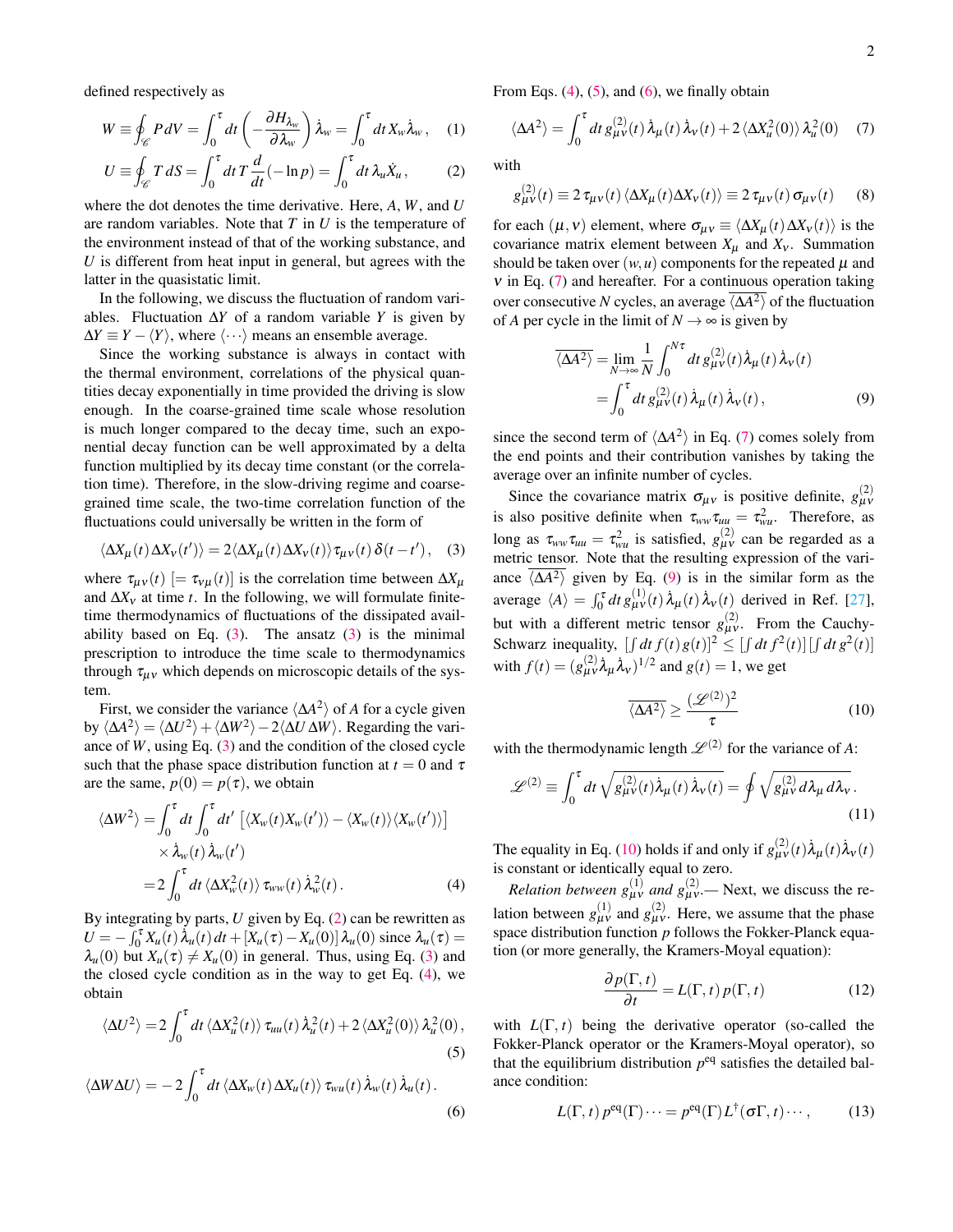where † denotes the adjoint and  $\sigma$  (= +1 or −1) is the symmetry factor of the phase space variable under the time reversal operation. For sufficiently slow driving such that its time scale  $\lambda_{\mu}/\lambda_{\mu}$  is much larger than the relaxation time of the working substance, we write

$$
p(\Gamma, t) = \left[1 + \xi(\Gamma, t)\right] p^{\text{eq}}(\Gamma; t),\tag{14}
$$

where  $p^{\text{eq}}(\Gamma;t) \equiv \exp[-\beta(t)H_{\lambda_w}(\Gamma;t)]/Z_t$  is the equilibrium state for the instantaneous parameter values  $(\lambda_w(t), \lambda_u(t))$  at *t*,  $\beta(t) \equiv 1/T(t)$  is the instantaneous inverse temperature,  $Z_t \equiv \int d\Gamma \exp[-\beta(t) H_{\lambda_w}(\Gamma; t)]$  is the partition function, and  $\xi \ll 1$  describes the deviation from  $p^{\text{eq}}$ . Within the linear approximation with respect to the small quantities  $\lambda_{\mu}$  and  $\xi$ , we obtain (see [\[79\]](#page-6-8) for details)

$$
\xi(\Gamma,t) \simeq -\beta(t) \int_0^\infty ds \, e^{L^\dagger(\sigma\Gamma,t)s} \left[ X_\mu(t) - \langle X_\mu(t) \rangle_{t,\text{eq}} \right] \, \dot{\lambda}_\mu(t)
$$
\n(15)

with  $\langle \cdots \rangle_{t, \text{eq}} \equiv \int d\Gamma \, p^{\text{eq}}(\Gamma; t) \cdots$  being the average for the instantaneous equilibrium state at *t*. Within the linear response regime, the metric tensor  $g_{\mu\nu}^{(1)}$  for  $\langle A \rangle$  can be written as  $g_{\mu\nu}^{(1)}(t) \equiv -2^{-1} [R_{\mu\nu}(t) + R_{\nu\mu}(t)]$  with the response coefficients  $R_{\mu\nu}$  defined by  $\langle X_{\mu}(t) \rangle = \int d\Gamma X_{\mu}(t) (1 + \xi) p^{eq} \equiv$  $\langle X_\mu(t) \rangle_{t, \text{eq}} + R_{\mu\nu}(t) \lambda_\nu(t)$  [\[27\]](#page-5-11). Using Eq. [\(15\)](#page-2-0), it can be shown that the ansatz [\(3\)](#page-1-0) leads to the relation between the two metric tensors  $g_{\mu\nu}^{(1)}$  and  $g_{\mu\nu}^{(2)}$  as

$$
g_{\mu\nu}^{(2)}(t) = 2T(t)g_{\mu\nu}^{(1)}(t), \qquad (16)
$$

which is analogous to the fluctuation-dissipation relation.

*Application to the Brownian Carnot cycle.—* An overdamped Brownian particle in a harmonic oscillator trapping potential is a typical setup commonly employed in experiments of microscopic heat engines [\[3,](#page-4-4) [5,](#page-4-3) [7,](#page-4-5) [9,](#page-4-1) [13\]](#page-4-6). Taking this setup as an example, we shall apply our framework to evaluate the fluctuation of the performance of the microscopic heat engine. For simplicity, we consider a one-dimensional case, and thus the phase space point  $\Gamma$  of the overdamped system can be specified solely by the position of the Brownian particle *q*:  $\Gamma = \{q\}$ . Suppose, with the mechanical control parameter  $\lambda_w$ , the external one-dimensional harmonic oscillator trap  $V_{\lambda_w}(q)$ is given by

$$
V_{\lambda_w}(q) = \frac{\lambda_w}{2} q^2.
$$
 (17)

This system can be described by the time-dependent Ornstein-Uhlenbeck process whose Fokker-Planck equation is [\[80,](#page-6-9) [82\]](#page-6-10)

$$
\frac{\partial}{\partial t}p(q,t) = \frac{\lambda_w(t)}{\gamma} \frac{\partial}{\partial q} \left[ q p(q,t) \right] + \frac{D(t)}{\gamma} \frac{\partial^2}{\partial q^2} p(q,t), \quad (18)
$$

where *D* is the diffusion constant and  $\gamma$  is the friction coefficient.

Now, we consider a cycle whose driving speed  $\lambda_{\mu}$  is finite, but sufficiently slow (i.e., the time scale  $\lambda_{\mu}/\lambda_{\mu}$  is much larger than the relaxation time) so that the working substance is always close to the instantaneous equilibrium state and

<span id="page-2-6"></span>
$$
D(t) = \beta^{-1}(t). \tag{19}
$$

Thus, to obtain  $\langle A \rangle$  and  $\overline{\langle \Delta A^2 \rangle}$  up to the linear order of small quantities,  $g_{\mu\nu}^{(i)}$  in their expressions can be evaluated for the instantaneous equilibrium state since it is already multiplied by a factor of the linear order of small quantities:  $\int_0^{\tau} dt \lambda_{\mu} \lambda_{\nu}$ .

Since the Hamiltonian of the overdamped system is given solely by the potential energy, i.e.  $H_{\lambda_w} = V_{\lambda_w}$ , the instantaneous equilibrium state is  $p^{eq} = \exp[-\beta \lambda_w q^2/2]/Z_t$  with  $Z_t =$  $\sqrt{2\pi T/\lambda_w}$ . For the equilibrium state, each element of the covariance matrix  $\sigma_{\mu\nu} = \langle \Delta X_{\mu} \Delta X_{\nu} \rangle_{t, \text{ eq}}$  reads  $\sigma_{ww} = (T/\lambda_w)^2/2$ ,  $\sigma_{wu} = \sigma_{uw} = -T/2\lambda_w$ , and  $\sigma_{uu} = 1/2$ .

<span id="page-2-0"></span>Next, we consider the correlation times  $\tau_{\mu\nu}$  in the equilibrium state. The correlation functions  $\langle \Delta X_{\mu}(t) \Delta X_{\nu}(0) \rangle_{\text{eq}}$ in the equilibrium state read  $\langle \Delta X_w(t) \Delta X_w(0) \rangle_{\text{eq}} = 4^{-1} C_{q^2}(t)$ ,  $\langle \Delta X_w(t) \, \Delta X_u(0) \rangle_{\text{eq}} = \langle \Delta X_u(t) \, \Delta X_w(0) \rangle_{\text{eq}} = -(\lambda_w/4T) C_{q^2}^{\dagger}(t),$ and  $\langle \Delta X_u(t) \Delta X_u(0) \rangle_{\text{eq}} = (\lambda_w/2T)^2 C_{q^2}(t)$  with  $C_{q^2}(t) \equiv$  $\langle q^2(t) q^2(0) \rangle_{\text{eq}} - \langle q^2 \rangle_{\text{eq}}^2$ . Since the time-dependent part of these correlation functions  $\langle \Delta X_{\mu}(t) \Delta X_{\nu}(0) \rangle_{\text{eq}}$  is given by  $C_{q^2}(t)$ , all the correlation times should be equal:  $\tau_{ww} = \tau_{uu}$  $\tau_{wu} = \tau_{uw}$ . Therefore, they satisfy  $\tau_{ww}\tau_{uu} = \tau_{wu}^2$ , so that  $g_{\mu\nu}^{(2)}$  is positive definite and  $g_{\mu\nu}^{(i)}$  (*i* = 1,2) can indeed be regarded as metric tensors. Using the nonstationary solution  $p(q,t|q',t')$  (with  $t \geq t'$ ) of the Fokker-Planck equation [\(18\)](#page-2-1) for constant  $\lambda_w$  and  $D = \beta^{-1}$  at their instantaneous values [\[80\]](#page-6-9) and the stationary solution  $p_s = p^{eq}$  obtained for  $t - t' \gg \tau_{\mu\nu}$ , we get  $\langle q^2(t)q^2(0)\rangle_{\text{eq}} = \iint dq_1 dq_2 q_1^2 q_2^2 p(q_1, t|q_2, 0) p_s(q_2) =$  $(D/\lambda_w)^2(1+2e^{-2\lambda_w t/\gamma})$  and  $\langle q^2 \rangle_{\text{eq}} = \int dq q^2 p_s(q) = D/\lambda_w$ , and thus  $C_{q^2}(t) = 2(D/\lambda_w)^2 e^{-2\lambda_w t/\gamma}$ . Therefore, we finally obtain

<span id="page-2-2"></span>
$$
\tau_{ww} = \tau_{uu} = \tau_{wu} = \frac{\gamma}{2\lambda_w}.
$$
\n(20)

<span id="page-2-4"></span>From  $\sigma_{\mu\nu}$  evaluated for the instantaneous equilibrium state and Eq. [\(20\)](#page-2-2), the metric tensor  $g_{\mu\nu}^{(2)}$  reads

<span id="page-2-3"></span>
$$
g_{\mu\nu}^{(2)} = \frac{\gamma}{2\lambda_w} \begin{bmatrix} (T/\lambda_w)^2 & -T/\lambda_w \\ -T/\lambda_w & 1 \end{bmatrix} . \tag{21}
$$

<span id="page-2-5"></span>Remarkably, this metric is singular with a zero eigenvalue whose corresponding eigenvector (normalized to unity) is  $[(\lambda_w/T)^2 + 1]^{-1/2} (\lambda_w/T, 1)^T$ . Thus, the direction of the zero eigenvalue of  $g_{\mu\nu}^{(2)}$  is  $dT/d\lambda_w = T/\lambda_w$ , which is along a straight line on the  $T-\lambda_w$  plane connecting each point at  $(\lambda_w, T)$  and the origin [see Fig. [1\(](#page-3-0)a)]. Since  $g_{\mu\nu}^{(1)} \propto g_{\mu\nu}^{(2)}$ ,  $g_{\mu\nu}^{(1)}$ also has a zero eigenvalue and the above argument applies to  $g_{\mu\nu}^{(1)}$  as well. The other eigenvalue of  $g_{\mu\nu}^{(2)}$  is  $\gamma(2\lambda_w)^{-1}[1 +$  $(T/\lambda_w)^2$  and the corresponding eigenvector is orthogonal to the one for the zero eigenvalue, i.e.,  $\propto (-1, \lambda_w/T)^{\intercal}$ .

<span id="page-2-1"></span>It is noted that, along the path of the zero eigenvalue of  $g_{\mu\nu}^{(i)}$  (i.e., a straight line on the *T*- $\lambda_w$  plane for a given value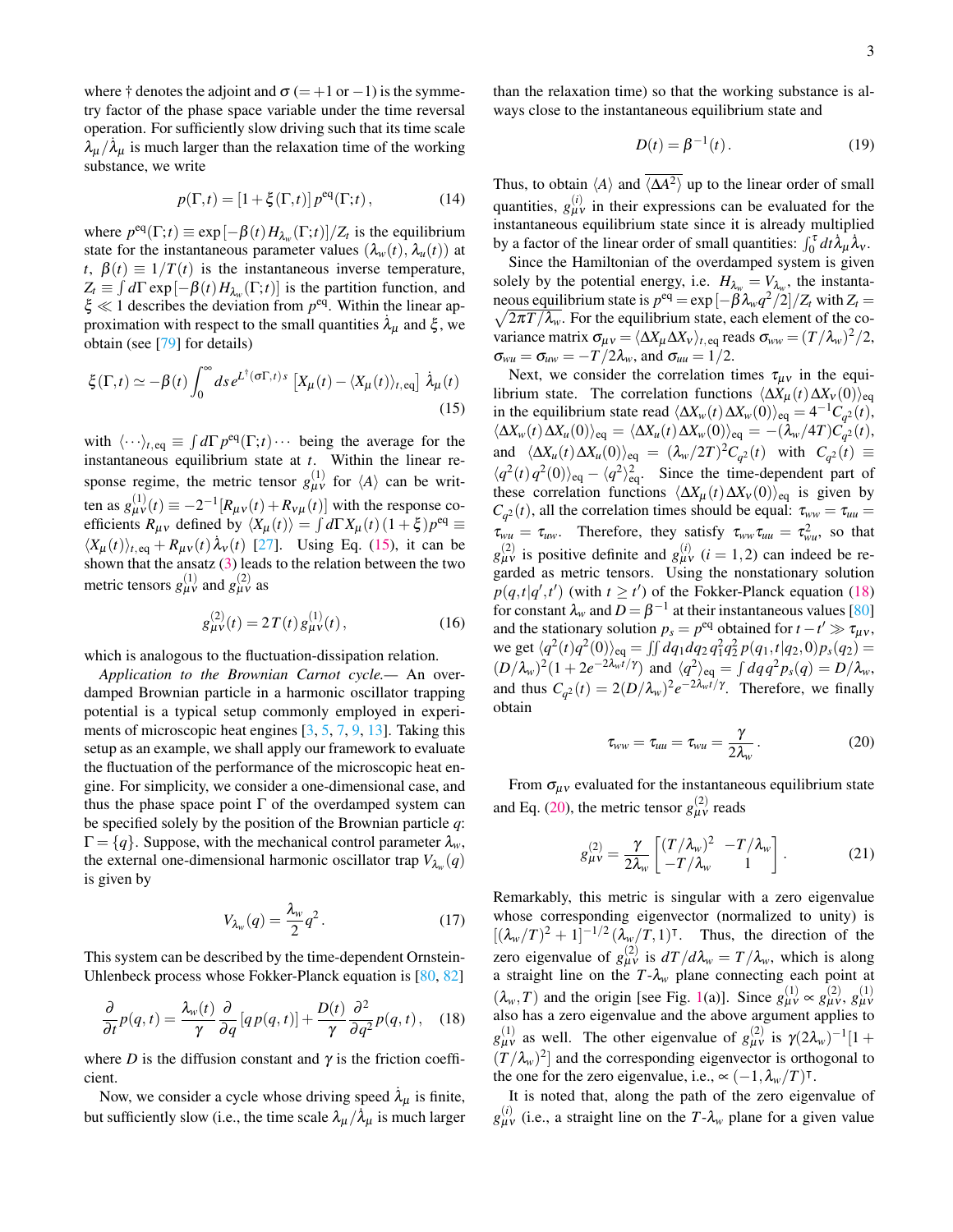

<span id="page-3-0"></span>FIG. 1. (a) Eigenvector field of  $g_{\mu\nu}^{(2)}$  corresponding to the zero eigenvalue shown in the  $T - \lambda_w$  plane. The dotted straight lines are a guide for the eye showing the directions of the zero eigenvalue of  $g_{\mu\nu}^{(2)}$  for different values of  $T/\lambda_w$ . (b) Brownian Carnot cycle, which consists of two isothermal strokes at  $T_h$  (0  $\rightarrow$  1) and  $T_c$  (2  $\rightarrow$  3), and two isentropic strokes ( $1 \rightarrow 2$  and  $3 \rightarrow 4$ ).

of  $T/\lambda_w$ , the mean value  $\langle S \rangle_{\text{eq}}$  of the stochastic entropy is constant:

$$
\langle S \rangle_{\text{eq}} = -\langle \ln p^{\text{eq}} \rangle_{\text{eq}} = 2^{-1} \left[ 1 + \ln 2\pi - \ln \left( \lambda_w / T \right) \right]. \tag{22}
$$

Therefore, the isentropic process defined as the one that conserves  $\langle S \rangle_{\text{eq}}$  [\[5,](#page-4-3) [30\]](#page-5-12) is along the path of the zero eigenvalue of *g* (*i*) µν .

Now we consider what is called the Brownian Carnot cycle (hereafter, we refer to it as the Carnot cycle for simplicity) realized in an experiment by Martínez *et al.* [\[5\]](#page-4-3), which consists of two isothermal strokes at hot  $(T_h)$  and cold  $(T_c)$ temperatures, and two isentropic strokes [\[83\]](#page-6-11) as shown in Fig. [1\(](#page-3-0)b). The duration of the hot  $(0 \rightarrow 1)$  and cold  $(2 \rightarrow 3)$ isothermal strokes is denoted by  $\tau_h$  and  $\tau_c$ , and that of the isentropic strokes  $1 \rightarrow 2$  and  $3 \rightarrow 4$  is denoted by  $\tau_{1\rightarrow 2}$  and  $\tau_{3\rightarrow 4}$ , respectively. Thus the period  $\tau$  of the cycle is given by  $\tau = \tau_{\text{isoth}} + \tau_{\text{isen}}$  with  $\tau_{\text{isoth}} \equiv \tau_h + \tau_c$  and  $\tau_{\text{isen}} \equiv \tau_{1\to 2} + \tau_{3\to 4}$ being the total duration of the isothermal strokes and isentropic strokes in a cycle, respectively.

Suppose the duration of each stroke in the cycle is given and it is large enough so that the linear approximation is valid. Now, we shall optimize the protocol of each stroke under its given duration to minimize  $\langle A \rangle$  and  $\langle \Delta A^2 \rangle$ . First of all, it is noted that, since the isentropic strokes are along the path of the zero eigenvalue of  $g_{\mu\nu}^{(1)}$  and  $g_{\mu\nu}^{(2)}$ , these strokes have no contribution to  $\langle A \rangle$ ,  $\langle \overline{\Delta A^2 \rangle}$ , and the thermodynamic lengths  $\mathscr{L}^{(i)} \equiv \oint \sqrt{g_{\mu\nu}^{(i)} d\lambda_{\mu} d\lambda_{\nu}}$  of the cycle [\[84\]](#page-6-12). Therefore, the isentropic strokes are completely irrelevant to this optimization, and what we have to do is to optimize only the isothermal strokes to fulfill the lower bounds of the inequalities:

$$
\langle A \rangle = \langle A_h \rangle + \langle A_c \rangle \ge \frac{(\mathcal{L}_h^{(1)})^2}{\tau_h} + \frac{(\mathcal{L}_c^{(1)})^2}{\tau_c} \tag{23}
$$

[\[27,](#page-5-11) [85\]](#page-6-13) and

$$
\overline{\langle \Delta A^2 \rangle} = \overline{\langle \Delta A_h^2 \rangle} + \overline{\langle \Delta A_c^2 \rangle} \ge \frac{(\mathcal{L}_h^{(2)})^2}{\tau_h} + \frac{(\mathcal{L}_c^{(2)})^2}{\tau_c},\qquad(24)
$$

where  $A_h$  and  $A_c$  are the dissipated availability in the hot and cold isothermal strokes, and  $\mathscr{L}_h^{(i)} \equiv \int$  $0\rightarrow 1$  $\sqrt{g^{(i)}_{\mu\nu} d\lambda_{\mu} d\lambda_{\nu}}$ and  $\mathscr{L}_c^{(i)} \equiv \int$  $2 \rightarrow 3$  $\sqrt{g_{\mu\nu}^{(i)}d\lambda_{\mu}d\lambda_{\nu}}$  are the thermodynamic length of the path of the hot and cold isothermal strokes, respectively. Writing  $\lambda_{w,i}$  for  $\lambda_w$  at node *i*, from Eqs. [\(21\)](#page-2-3) and [\(16\)](#page-2-4) we obtain  $\mathscr{L}_h^{(i)} = \sqrt{2^{i-1}\gamma T_h^i} (\lambda_{w,1}^{-1/2} - \lambda_{w,0}^{-1/2})$  $v_{w,0}^{-(1/2)}$  (*i* = 1, 2). Since  $T_h/\lambda_{w,1} = T_c/\lambda_{w,2}$  and  $T_h/\lambda_{w,0} = T_c/\lambda_{w,3}$ , we further get  $\mathscr{L}_c^{(i)} = (T_c/T_h)^{(i-1)/2} \mathscr{L}_h^{(i)}$  $h^{(i)}$  (*i* = 1, 2). As has been discussed for Eq.  $(10)$ , the equalities of Eqs.  $(23)$  and  $(24)$  hold when  $g_{\mu\nu}^{(i)}(t) \lambda_{\mu}(t) \lambda_{\nu}(t)$  is constant in time, or equivalently, when we sweep the parameter  $\lambda_{\mu}$  in a way such that the time interval to traverse the path element  $d\lambda_{\mu}$  is proportional to the thermodynamic length  $d\mathcal{L}^{(i)}$  of this path element. Since  $g_{\mu\nu}^{(i)}$   $\dot{\lambda}_{\mu} \dot{\lambda}_{\nu} = g_{\nu\nu}^{(i)}$   $\dot{\lambda}_{\nu}^2$  in the isothermal strokes, the above condition is satisfied by sweeping as

<span id="page-3-3"></span>
$$
\dot{\lambda}_w \vert \propto \lambda_w^{3/2} \,, \tag{25}
$$

and we get  $\langle A \rangle = (\tau_h^{-1} + \tau_c^{-1})(\mathscr{L}_h^{(1)})$  $\binom{p(1)}{h}^2$  and  $\overline{\langle \Delta A^2 \rangle} = [\tau_h^{-1} +$  $(T_c/T_h)\tau_c^{-1}](\mathscr{L}_h^{(2)}$  $(g_{\mu\nu}^{(2)})^2$ . It is noted that, since  $g_{\mu\nu}^{(1)}$  and  $g_{\mu\nu}^{(2)}$  are related through Eq.  $(16)$  and *T* is constant in each isother-mal stroke, the optimal protocol [\(25\)](#page-3-3) applies to both  $\langle A \rangle$  and  $\langle \Delta A^2 \rangle$ . Namely, once the duration of each stroke is given, both  $\langle A \rangle$  and  $\langle \Delta A^2 \rangle$  for the Carnot cycle are optimized simultaneously, which is in contrast to the trade-off optimization between, e.g., work fluctuation and efficiency [\[74\]](#page-6-5).

As can be seen from the above discussion, such simultaneous minimization of  $\langle A \rangle$  and  $\langle \Delta A^2 \rangle$  by the same protocol within finite time is possible only for cycles solely consisting of isothermal strokes and isentropic strokes. First of all, isentropic strokes have zero contribution to  $\langle A \rangle$  and  $\langle \Delta A^2 \rangle$  because of the zero eigenvalue of the metric in our system. In addition, only isothermal strokes are nontrivial strokes with nonzero  $\langle A \rangle$  and  $\langle \overline{\langle A^2 \rangle}$  that allow us to minimize both  $\langle A \rangle$  and  $\langle \Delta A^2 \rangle$  simultaneously by the same protocol  $\lambda_{\mu}(t)$ . Among cycles whose number of strokes  $N_s$  is less than or equal to 5, the Carnot cycle is the only possibility to form a meaningful cycle with nonzero work output solely with isothermal and isentropic strokes [\[86\]](#page-6-14). Therefore, when the duration of each stroke is given, the Carnot cycle is the only case with  $N_s \leq 5$ which allows us to simultaneously minimize  $\langle A \rangle$  and  $\langle \Delta A^2 \rangle$ .

<span id="page-3-2"></span><span id="page-3-1"></span>It is noted that the existence of the zero eigenvalue is essential for the above simultaneous minimization, and such a singular metric is due to the scale invariance of the equilibrium state. In the overdamped case, once the trapping potential is scale invariant, i.e.  $V_{\lambda_w}$  satisfies  $V_{\lambda_w}(aq) = |a|^{\alpha}V_{\lambda_w}(q)$ for some  $\alpha$  with  $a$  being the scaling factor, so is the system itself, and as a consequence, the metric becomes singular. A power-law function is a representative example of the scale invariant function, and the above simultaneous minimization of  $\langle A \rangle$  and  $\langle \overline{\Delta A^2} \rangle$  is possible also for a general power-law trapping potential  $V_{\lambda_w}(q) \propto \lambda_w |q|^k$  with positive  $k$  [\[79\]](#page-6-8).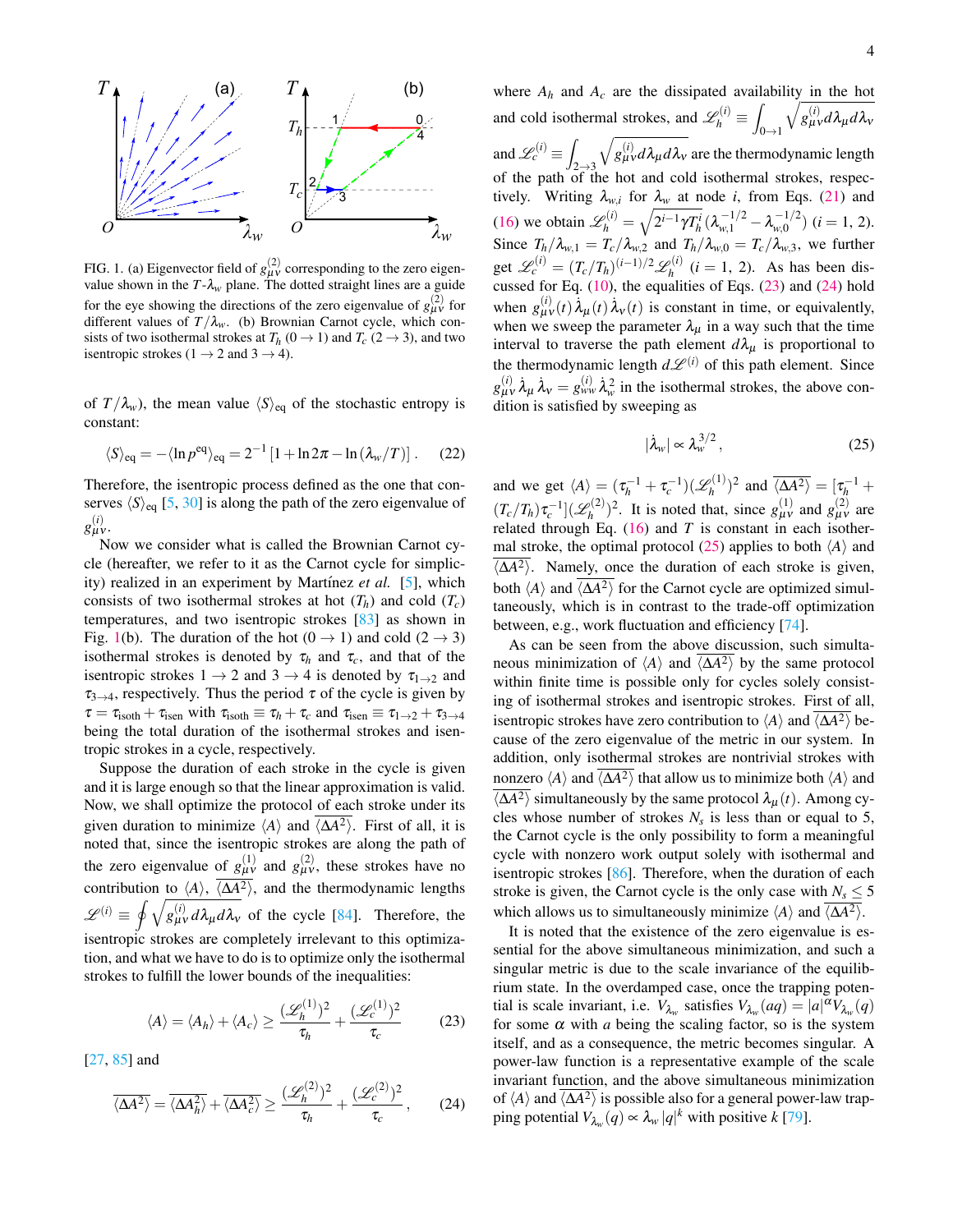If only the total duration of the isothermal strokes  $\tau_{\text{isoth}}$  is given instead of  $\tau_h$  and  $\tau_c$  separately, we can further optimize to reduce either  $\langle A \rangle$  or  $\langle \Delta A^2 \rangle$ , respectively. This optimization holds irrespective of the duration  $\tau_{\rm isen}$  and the protocol of the isentropic strokes, provided the driving in these strokes is slow enough. From the condition that  $g_{\mu\nu}^{(i)}(t) \dot{\lambda}_{\mu}(t) \dot{\lambda}_{\nu}(t) =$  $g_{ww}^{(i)} \lambda_w^2$  is constant at the same value for both the two isothermal strokes, the optimal protocol is  $|\lambda_w| \propto \lambda_w^{3/2} T^{-i+1}$  (*i* = 1, 2), which yields  $\tau_h = \tau_c = \tau_{isoth}/2$  to optimize  $\langle A \rangle$  and  $\tau_h/\sqrt{T_h} = \tau_c/\sqrt{T_c}$  [i.e.,  $\tau_h = \tau_{\rm isoth}/(1 + \sqrt{T_c/T_h})$  and  $\tau_c =$  $\tau_{\text{isoth}} - \tau_h$ ] to optimize  $\langle \overline{\Delta A^2} \rangle$  with their minimum vales  $\langle A \rangle =$  $(\mathscr{L}^{(1)})^2/\tau_{\text{isoth}}$  and  $\overline{\langle \Delta A \rangle^2} = (\mathscr{L}^{(2)})^2/\tau_{\text{isoth}}$ , respectively.

Finally, we discuss how much the optimized protocol given by Eq. [\(25\)](#page-3-3) improves the dissipated availability and its fluctuation of the Carnot cycle compared to the one in the current experiment [\[5\]](#page-4-3). In this experiment,  $\lambda_w(t)$  in Eq. [\(17\)](#page-2-5) is controlled by the following protocol:  $\lambda_w(t) = f(t)$  for  $0 \le t \le \tau/2$ and  $\lambda_w(t) = f(\tau - t)$  for  $\tau/2 \le t \le \tau$  with  $f(t) = 4(\lambda_{w,2} (\lambda_{w,0})(t/\tau)^2 + \lambda_{w,0}$ . The experimental parameter values are as follows:  $T_c = 300 \text{ K}$ ,  $T_h = 525 \text{ K}$ ,  $\lambda_{w,0} = 20.0 \text{ pN·}\mu\text{m}^{-1}$ ,  $\lambda_{w,2} = 2.0 \text{ pN·}\mu\text{m}^{-1}$ , the cycle period  $\tau = 200 \text{ ms}$ , and the duration of each stroke is  $\tau_{0\to 1} = 0.26\tau$ ,  $\tau_{1\to 2} = 0.24\tau$ ,  $\tau_{2\to 3} =$ 0.25 $\tau$ , and  $\tau_{3\to 4} = 0.25\tau$ . In addition, the friction coefficient is estimated as  $\gamma = 8.4 \text{ pN} \cdot \mu \text{m}^{-1} \cdot \text{ms}$  [\[79\]](#page-6-8). From these parameter values, the ratio of the dissipated availabilities for the experimental protocol and the optimized protocol given by Eq. [\(25\)](#page-3-3) and that for their fluctuations are calculated to be [\[79\]](#page-6-8)

$$
\frac{\langle A_{\rm opt} \rangle}{\langle A_{\rm exp} \rangle} = 0.65, \quad \frac{\langle \Delta A_{\rm opt}^2 \rangle}{\langle \Delta A_{\rm exp}^2 \rangle} = 0.70. \tag{26}
$$

Here, the subscripts "opt" and "exp" represent quantities obtained by the optimized and the experimental protocols, respectively. The optimized protocol improves the dissipated availability by 35% and its fluctuation by 30%. This means that the above optimization improves not only the efficiency  $\varepsilon$ , which is given by  $\varepsilon \equiv \langle W \rangle / \langle U \rangle \simeq 1 - \langle A \rangle / \mathcal{W}$  with W  $(=\langle \mathscr{W} \rangle)$  being the work output by the quasistatic cycle [\[27\]](#page-5-11), but also the stability of the fluctuating efficiency  $\mathscr{E} \equiv W/U \simeq$ 1 – *A*/*W* characterized by  $\langle \overline{\Delta \mathcal{E}^2} \rangle \simeq \langle \overline{\Delta A^2} \rangle / \mathcal{W}^2$ . Since the fluctuation of the stochastic efficiency  $\mathscr E$  is nonnegligible in the Brownian Carnot engine (in the experiment of [\[5\]](#page-4-3), the variance of  $\mathscr E$  is of order unity, and the distribution function of  $\mathscr E$ spreads even to the negative side), it is crucially important to reduce  $\langle \Delta A^2 \rangle$  as well as  $\langle A \rangle$ .

*Concluding remarks.—* In summary, we have formulated finite-time thermodynamics of fluctuations in microscopic heat engines, which universally holds for the slow-driving regime and the coarse-grained time scale. This formalism provides a geometric description of the fluctuation of the dissipation whose metric is found to be consistent with the relation analogous to the fluctuation-dissipation relation. Applying our framework to the Carnot cycle, it has been found that both the average and the fluctuation of the dissipation can be minimized simultaneously when the duration of each stroke is given. Interestingly, we have seen that the scale invariance of the equilibrium state is essential for this simultaneous minimization. The benefit of this optimized protocol has been demonstrated for the current experiment [\[5\]](#page-4-3).

Our framework should find broad applications to design not only energy efficient but also stable microscopic thermal machines. While we have considered classical systems, developing a corresponding formalism for quantum systems constitutes an important and challenging future problem. Further analysis based on Riemannian geometry for systems with a non-singular metric, such as a classical or quantum two-level system, etc., would lead to a deeper understanding on thermodynamics of fluctuations. For example, geometric interpretation of thermodynamics of fluctuations provided in our work may lead to another type of universal relations and bounds on fluctuations of the performance of microscopic heat engines distinct from thermodynamic uncertainty relations [\[87](#page-6-15)[–91\]](#page-6-16).

This work was supported by NSF of China (Grants No. 11975199 and No. 11674283), by the Zhejiang Provincial Natural Science Foundation Key Project (Grant No. LZ19A050001), and by the Zhejiang University 100 Plan.

- <span id="page-4-0"></span>[1] T. Hugel, N. B. Holland, A. Cattani, L. Moroder, M. Seitz, H. E. Gaub, Single-Molecule Optomechanical Cycle, [Science](https://doi.org/10.1126/science.1069856) 296[, 1103 \(2002\).](https://doi.org/10.1126/science.1069856)
- [2] P. G. Steeneken, K. Le Phan, M. J. Goossens, G. E. J. Koops, G. J. A. M. Brom, C. van der Avoort, and J. T. M. van Beek, Piezoresistive heat engine and refrigerator, [Nat. Phys.](https://doi.org/10.1038/nphys1871) 7, 354 [\(2011\).](https://doi.org/10.1038/nphys1871)
- <span id="page-4-4"></span>[3] V. Blickle and C. Bechinger, Realization of a micrometre-sized stochastic heat engine, Nat. Phys. 8[, 143 \(2012\).](https://doi.org/10.1038/nphys2163)
- [4] P. A. Quinto-Su, A microscopic steam engine implemented in an optical tweezer, [Nat. Commun.](https://doi.org/10.1038/ncomms6889) 5, 5889 (2014).
- <span id="page-4-3"></span>[5] I. A. Martínez, É. Roldán, L. Dinis, D. Petrov, J. M. R. Parrondo, and R. A. Rica, Brownian Carnot engine, [Nat. Phys.](https://doi.org/10.1038/nphys3518) 12, [67 \(2016\).](https://doi.org/10.1038/nphys3518)
- [6] M. Serra-Garcia, A. Foehr, M. Moleron, J. Lydon, C. Chong, and C. Daraio, Mechanical Autonomous Stochastic Heat Engine, Phys. Rev. Lett. 117[, 010602 \(2016\)..](https://doi.org/10.1103/PhysRevLett.117.010602)
- <span id="page-4-5"></span>[7] I. A. Martínez, É. Roldán, L. Dinis, and R. A. Rica, Colloidal heat engines: a review, [Soft Matter,](https://doi.org/10.1039/C6SM00923A) 13, 22 (2017).
- [8] J. Klaers, S. Faelt, A. Imamoglu, and E. Togan, Squeezed Thermal Reservoirs as a Resource for a Nanomechanical Engine beyond the Carnot Limit, Phys. Rev. X 7[, 031044 \(2017\).](https://doi.org/10.1103/PhysRevX.7.031044)
- <span id="page-4-1"></span>[9] A. Argun, J. Soni, L. Dabelow, S. Bo, G. Pesce, R. Eichhorn, and G. Volpe, Experimental realization of a minimal microscopic heat engine, Phys. Rev. E 96[, 052106 \(2017\).](https://doi.org/10.1103/PhysRevE.96.052106)
- <span id="page-4-2"></span>[10] K. Sekimoto, Langevin Equation and Thermodynamics, [Prog.](https://doi.org/10.1143/PTPS.130.17) [Theor. Phys. Suppl.](https://doi.org/10.1143/PTPS.130.17) **130**, 17 (1998).
- [11] K. Sekimoto, *Stochastic energetics*[, Lecture Notes in Physics](https://doi.org/10.1007/978-3-642-05411-2) [Vol. 799 \(Springer, Berlin, 2010\).](https://doi.org/10.1007/978-3-642-05411-2)
- [12] C. Jarzynski, Equalities and Inequalities: Irreversibility and the Second Law of Thermodynamics at the Nanoscale, [Ann. Rev.](https://doi.org/10.1146/annurev-conmatphys-062910-140506) [Cond. Mat. Phys.](https://doi.org/10.1146/annurev-conmatphys-062910-140506) 2, 329 (2011).
- <span id="page-4-6"></span>[13] U. Seifert, Stochastic thermodynamics, fluctuation theorems and molecular machines, [Rep. Prog. Phys.](https://doi.org/10.1088/0034-4885/75/12/126001) 75, 126001 (2012).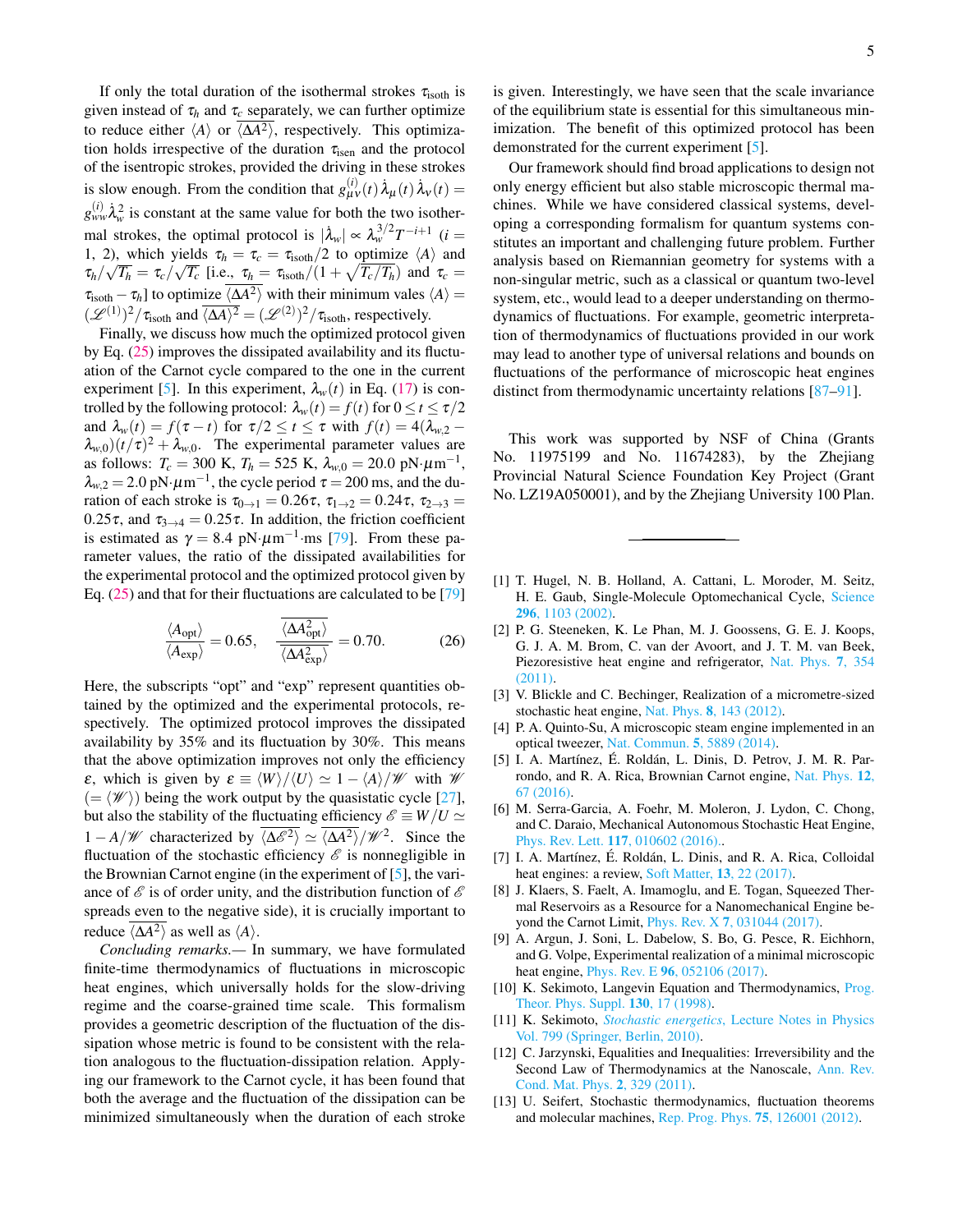- [14] C. Van den Broeck and M. Esposito, Ensemble and trajectory thermodynamics: A brief introduction, [Physica A](https://doi.org/10.1016/j.physa.2014.04.035) 418, 6 (2015).
- [15] S. Ciliberto, Experiments in Stochastic Thermodynamics: Short History and Perspectives, Phys. Rev. X 7[, 021051 \(2017\).](https://doi.org/10.1103/PhysRevX.7.021051)
- <span id="page-5-0"></span>[16] G. Nicolis and Y. De Decker, Stochastic Thermodynamics of Brownian Motion, Entropy 19[, 434 \(2017\).](https://doi.org/10.3390/e19090434)
- <span id="page-5-1"></span>[17] C. Bustamante, J. Liphardt, and F. Ritort, The Nonequilibrium Thermodynamics of Small Systems, [Phys. Today](https://doi.org/10.1063/1.2012462) 58, 43 (2005).
- <span id="page-5-2"></span>[18] S. Krishnamurthy, S. Ghosh, D. Chatterji, R. Ganapathy, and A. K. Sood, A micrometre-sized heat engine operating between bacterial reservoirs, Nat. Phys. 12[, 1134 \(2016\).](https://doi.org/10.1038/nphys3870)
- [19] P. Pietzonka, É. Fodor, C. Lohrmann, M. E. Cates, and U. Seifert, Autonomous Engines Driven by Active Matter: Energetics and Design Principles, Phys. Rev. X 9[, 041032 \(2019\).](https://doi.org/10.1103/PhysRevX.9.041032)
- <span id="page-5-3"></span>[20] É. Fodor and M. E. Cates, Active engines: Thermodynamics moves forward, [Europhys. Lett.](https://doi.org/10.1209/0295-5075/134/10003) 134, 10003 (2021).
- <span id="page-5-4"></span>[21] S. Toyabe and M. Sato, Nonequilibrium Fluctuations in Biological Strands, Machines, and Cells, [J. Phys. Soc. Jpn.](https://doi.org/10.7566/JPSJ.84.102001) 84, 102001 [\(2015\).](https://doi.org/10.7566/JPSJ.84.102001)
- <span id="page-5-5"></span>[22] K. Sekimoto, F. Takagi, and T. Hondou, Carnot's cycle for small systems: Irreversibility and cost of operations, [Phys. Rev. E](https://doi.org/10.1103/PhysRevE.62.7759) 62, [7759 \(2000\).](https://doi.org/10.1103/PhysRevE.62.7759)
- [23] T. Schmiedl and U. Seifert, Efficiency at maximum power: An analytically solvable model for stochastic heat engines, [Euro](https://doi.org/10.1209/0295-5075/81/20003)phys. Lett. 81[, 200003 \(2008\).](https://doi.org/10.1209/0295-5075/81/20003)
- [24] A. Dechant, N. Kiesel, and E. Lutz, All-Optical Nanomechanical Heat Engine, Phys. Rev. Lett. 114[, 183602 \(2015\).](https://doi.org/10.1103/PhysRevLett.114.183602)
- [25] K. Brandner, K. Saito, and U. Seifert, Thermodynamics of Micro- and Nano-Systems Driven by Periodic Temperature Variations, Phys. Rev. X 5[, 031019 \(2015\).](https://doi.org/10.1103/PhysRevX.5.031019)
- [26] A. Dechant, N. Kiesel and E. Lutz, Underdamped stochastic heat engine at maximum efficiency, [Europhys. Lett.](https://doi.org/10.1209/0295-5075/119/50003) 119, 50003  $(2017)$ .
- <span id="page-5-11"></span>[27] K. Brandner and K. Saito, Thermodynamic Geometry of Microscopic Heat Engines, Phys. Rev. Lett. 124[, 040602 \(2020\).](https://doi.org/10.1103/PhysRevLett.124.040602)
- <span id="page-5-6"></span>[28] P. Strasberg, C. W. Wächtler, and G. Schaller, Autonomous Implementation of Thermodynamic Cycles at the Nanoscale, [Phys.](https://doi.org/10.1103/PhysRevLett.126.180605) Rev. Lett. 126[, 180605 \(2021\).](https://doi.org/10.1103/PhysRevLett.126.180605)
- <span id="page-5-7"></span>[29] P. Jop, A. Petrosyan, and S. Ciliberto, Work and dissipation fluctuations near the stochastic resonance of a colloidal particle, [Europhys. Lett.](https://doi.org/10.1209/0295-5075/81/50005) 81, 50005 (2008).
- <span id="page-5-12"></span>[30] I. A. Martínez, É. Roldán, L. Dinis, D. Petrov, and R. A. Rica, Adiabatic Processes Realized with a Trapped Brownian Particle, Phys. Rev. Lett. 114[, 120601 \(2015\).](https://doi.org/10.1103/PhysRevLett.114.120601)
- [31] J. Hoppenau, M. Niemann, and A. Engel, Carnot process with a single particle, Phys. Rev. E 87[, 062127 \(2013\).](https://doi.org/10.1103/PhysRevE.87.062127)
- [32] V. Holubec, An exactly solvable model of a stochastic heat engine: optimization of power, power fluctuations and efficiency, [J.](https://doi.org/10.1088/1742-5468/2014/05/P05022) Stat. Mech. 2014[, P05022 \(2014\).](https://doi.org/10.1088/1742-5468/2014/05/P05022)
- [33] S. Rana, P. S. Pal, A. Saha, and A. M. Jayannavar, Singleparticle stochastic heat engine, Phys. Rev. E 90[, 042146 \(2014\).](https://doi.org/10.1103/PhysRevE.90.042146)
- [34] L. Cerino, A. Puglisi, and A. Vulpiani, Kinetic model for the finite-time thermodynamics of small heat engines, [Phys. Rev. E](https://doi.org/10.1103/PhysRevE.91.032128) 91[, 032128 \(2015\).](https://doi.org/10.1103/PhysRevE.91.032128)
- [35] V. Holubec and A. Ryabov, Work and power fluctuations in a critical heat engine, Phys. Rev. E 96[, 030102\(R\) \(2017\).](https://doi.org/10.1103/PhysRevE.96.030102)
- [36] V. Holubec and A. Ryabov, Cycling Tames Power Fluctuations near Optimum Efficiency, Phys. Rev. Lett. 121[, 120601 \(2018\).](https://doi.org/10.1103/PhysRevLett.121.120601)
- [37] A. Dechant, Multidimensional thermodynamic uncertainty relations, [J. Phys. A: Math. Theor.](https://doi.org/10.1088/1751-8121/aaf3ff) 52, 035001 (2019).
- <span id="page-5-9"></span>[38] K. Ito, C. Jiang, and G. Watanabe, Universal Bounds for Fluctuations in Small Heat Engines, [arXiv:1910.08096 \[cond-mat.stat](https://arxiv.org/abs/1910.08096)[mech\] \(2019\).](https://arxiv.org/abs/1910.08096)
- [39] S. Saryal, M. Gerry, I. Khait, D. Segal, and B. K. Agarwalla,

Universal Bounds on Fluctuations in Continuous Thermal Machines, Phys. Rev. Lett. 127[, 190603 \(2021\).](https://doi.org/10.1103/PhysRevLett.127.190603)

- [40] S. Mohanta, S. Saryal, and B. K. Agarwalla, Universal bounds on cooling power and cooling efficiency for autonomous absorption refrigerators, [arXiv:2106.12809 \[cond-mat.stat-mech\]](https://arxiv.org/abs/2106.12809) [\(2021\).](https://arxiv.org/abs/2106.12809)
- [41] V. Holubec and A. Ryabov, Fluctuations in heat engines, [J.](https://doi.org/10.1088/1751-8121/ac3aac) [Phys. A: Math. Theor.](https://doi.org/10.1088/1751-8121/ac3aac) 55, 013001 (2021).
- [42] G. Verley, M. Esposito, T. Willaert, and C. Van den Broeck, The unlikely Carnot efficiency, [Nat. Commun.](https://doi.org/10.1038/ncomms5721) 5, 4721 (2014).
- [43] G. Verley, T. Willaert, C. Van den Broeck, and M. Esposito, Universal theory of efficiency fluctuations, [Phys. Rev. E](https://doi.org/10.1103/PhysRevE.90.052145) 90, [052145 \(2014\).](https://doi.org/10.1103/PhysRevE.90.052145)
- [44] K. Proesmans and C. Van den Broeck, Stochastic efficiency: five case studies, New. J. Phys. 17[, 065004 \(2015\).](https://doi.org/10.1088/1367-2630/17/6/065004)
- [45] K. Proesmans, C. Driesen, B. Cleuren, and C. Van den Broeck, Efficiency of single-particle engines, [Phys. Rev. E](https://doi.org/10.1103/PhysRevE.92.032105) 92, 032105 [\(2015\).](https://doi.org/10.1103/PhysRevE.92.032105)
- [46] J.-M. Park, H.-M. Chun, and J. D. Noh, Efficiency at maximum power and efficiency fluctuations in a linear Brownian heatengine model, Phys. Rev. E 94[, 012127 \(2016\).](https://doi.org/10.1103/PhysRevE.94.012127)
- [47] A. Saha, R. Marathe, P. S. Pal, and A. M. Jayannavar, Stochastic heat engine powered by active dissipation, [J. Stat. Mech.](https://doi.org/10.1088/1742-5468/aae84a) 2018, [113203 \(2018\).](https://doi.org/10.1088/1742-5468/aae84a)
- [48] S. K. Manikandan, L. Dabelow, R. Eichhorn, and S. Krishnamurthy, Efficiency Fluctuations in Microscopic Machines, [Phys.](https://doi.org/10.1103/PhysRevLett.122.140601) Rev. Lett. 122[, 140601 \(2019\).](https://doi.org/10.1103/PhysRevLett.122.140601)
- [49] H. Vroylandt, M. Esposito, and G. Verley, Efficiency Fluctuations of Stochastic Machines Undergoing a Phase Transition, Phys. Rev. Lett. 124[, 250603 \(2020\).](https://doi.org/10.1103/PhysRevLett.124.250603)
- [50] N. A. Sinitsyn, Fluctuation relation for heat engines, [J. Phys. A](https://doi.org/10.1088/1751-8113/44/40/405001) 44[, 405001 \(2011\).](https://doi.org/10.1088/1751-8113/44/40/405001)
- [51] P. S. Pal, S. Lahiri, and A. M. Jayannavar, Transient exchange fluctuation theorems for heat using a Hamiltonian framework: Classical and quantum regimes, Phys. Rev. E 95[, 042124 \(2017\).](https://doi.org/10.1103/PhysRevE.95.042124)
- [52] K. Proesmans and C. Van den Broeck, Discrete-time thermodynamic uncertainty relation, [Europhys. Lett.](https://doi.org/10.1209/0295-5075/119/20001) 119, 20001 (2017).
- [53] P. Pietzonka and U. Seifert, Universal Trade-Off between Power, Efficiency, and Constancy in Steady-State Heat Engines, Phys. Rev. Lett. 120[, 190602 \(2018\).](https://doi.org/10.1103/PhysRevLett.120.190602)
- [54] A. C. Barato, R. Chetrite, A. Faggionato, and D. Gabrielli, Bounds on current fluctuations in periodically driven systems, New J. Phys. 20[, 103023 \(2018\).](https://doi.org/10.1088/1367-2630/aae512)
- [55] T. Koyuk, U. Seifert, and P. Pietzonka, A generalization of the thermodynamic uncertainty relation to periodically driven systems, [J. Phys. A: Math. Theor.](https://doi.org/10.1088/1751-8121/aaeec4) 52, 02LT02 (2019).
- [56] T. Koyuk and U. Seifert, Operationally Accessible Bounds on Fluctuations and Entropy Production in Periodically Driven Systems, Phys. Rev. Lett. 122[, 230601 \(2019\).](https://doi.org/10.1103/PhysRevLett.122.230601)
- [57] A. M. Timpanaro, G. Guarnieri, J. Goold, and G. T. Landi, Thermodynamic Uncertainty Relations from Exchange Fluctuation Theorems, Phys. Rev. Lett. 123[, 090604 \(2019\).](https://doi.org/10.1103/PhysRevLett.123.090604)
- [58] T. Kamijima, S. Otsubo, Y. Ashida, and T. Sagawa, Higherorder efficiency bound and its application to nonlinear nanothermoelectrics, Phys. Rev. E 104[, 044115 \(2021\).](https://doi.org/10.1103/PhysRevE.104.044115)
- <span id="page-5-8"></span>[59] G.-H. Xu and G. Watanabe, Correlation-enhanced Stability of Microscopic Cyclic Heat Engines, [arXiv:2111.09508 \[cond](https://arxiv.org/abs/2111.09508)[mat.stat-mech\] \(2021\).](https://arxiv.org/abs/2111.09508)
- <span id="page-5-10"></span>[60] F. Weinhold, Metric geometry of equilibrium thermodynamics, [J. Chem. Phys.](https://doi.org/10.1063/1.431689) 63, 2479 (1975).
- [61] G. Ruppeiner, Thermodynamics: A Riemannian geometric model, Phys. Rev. A 20[, 1608 \(1979\).](https://doi.org/10.1103/PhysRevA.20.1608)
- [62] P. Salamon, J. Nulton, and E. Ihrig, On the relation between entropy and energy versions of thermodynamic length, [J. Chem.](https://doi.org/10.1063/1.446467)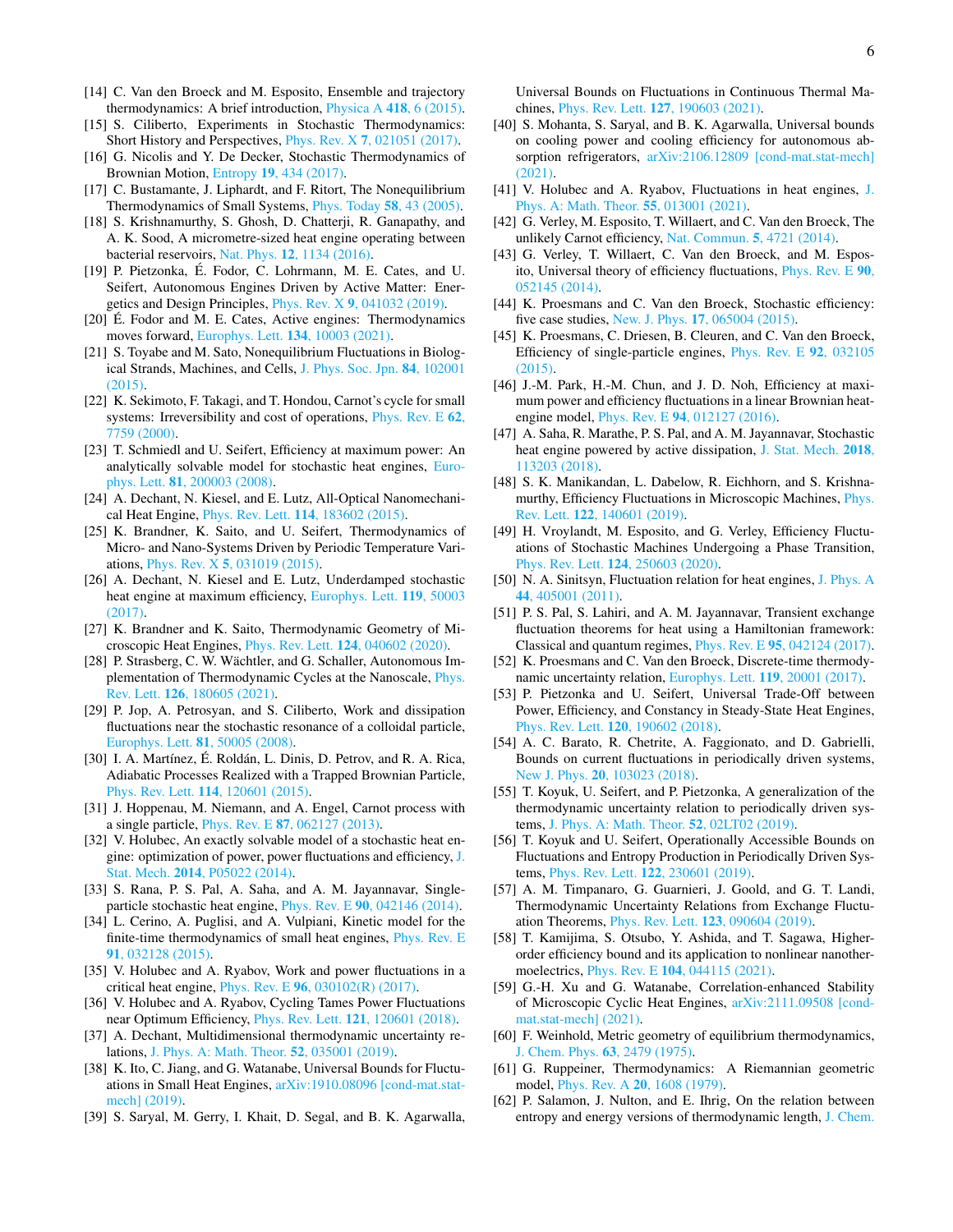Phys. 80[, 436 \(1984\).](https://doi.org/10.1063/1.446467)

- [63] R. Gilmore, Length and curvature in the geometry of thermodynamics, Phys. Rev. A 30[, 1994 \(1984\).](https://doi.org/10.1103/PhysRevA.30.1994)
- [64] F. Schlögl, Thermodynamic metric and stochastic measures, [Z.](https://doi.org/10.1007/BF01328857) Phys. B 59[, 449 \(1985\).](https://doi.org/10.1007/BF01328857)
- [65] D. Brody and N. Rivier, Geometrical aspects of statistical mechanics, Phys. Rev. E 51[, 1006 \(1995\).](https://doi.org/10.1103/PhysRevE.51.1006)
- <span id="page-6-0"></span>[66] G. Ruppeiner, Riemannian geometry in thermodynamic fluctuation theory, [Rev. Mod. Phys.](https://doi.org/10.1103/RevModPhys.67.605) 67, 605 (1995).
- <span id="page-6-1"></span>[67] P. Salamon and R. S. Berry, Thermodynamic Length and Dissipated Availability, [Phys. Rev. Lett.](https://doi.org/10.1103/PhysRevLett.51.1127) 51, 1127 (1983).
- [68] B. Andresen, P. Salamon, and R. S. Berry, Thermodynamics in finite time, Phys. Today 37[, No. 9, 62 \(1984\).](https://doi.org/10.1063/1.2916405)
- <span id="page-6-2"></span>[69] J. Nulton, P. Salamon, B. Andresen, and Q. Anmin, Quasistatic processes as step equilibrations, [J. Chem. Phys.](https://doi.org/10.1063/1.449774) 83, 334 (1985).
- <span id="page-6-3"></span>[70] G. E. Crooks, Measuring Thermodynamic Length, *[Phys. Rev.](https://doi.org/10.1103/PhysRevLett.99.100602)* Lett. **99**[, 100602 \(2007\).](https://doi.org/10.1103/PhysRevLett.99.100602)
- [71] D. A. Sivak and G. E. Crooks, Thermodynamic Metrics and Optimal Paths, Phys. Rev. Lett. 108[, 190602 \(2012\).](https://doi.org/10.1103/PhysRevLett.108.190602)
- [72] P. R. Zulkowski, D. A. Sivak, G. E. Crooks, and M. R. De-Weese, Geometry of thermodynamic control, [Phys. Rev. E](https://doi.org/10.1103/PhysRevE.86.041148) 86, [041148 \(2012\).](https://doi.org/10.1103/PhysRevE.86.041148)
- <span id="page-6-4"></span>[73] T. Van Vu and Y. Hasegawa, Geometrical Bounds of the Irreversibility in Markovian Systems, [Phys. Rev. Lett.](https://doi.org/10.1103/PhysRevLett.126.010601) 126, 010601 [\(2021\).](https://doi.org/10.1103/PhysRevLett.126.010601)
- <span id="page-6-5"></span>[74] H. J. D. Miller and M. Mehboudi, Geometry of Work Fluctuations versus Efficiency in Microscopic Thermal Machines, [Phys.](https://doi.org/10.1103/PhysRevLett.125.260602) Rev. Lett. 125[, 260602 \(2020\).](https://doi.org/10.1103/PhysRevLett.125.260602)
- <span id="page-6-6"></span>[75] A. G. Frim and M. R. DeWeese, Optimal finite-time Brownian Carnot engine, [arXiv:2107.05673 \[cond-mat.stat-mech\] \(2021\).](https://arxiv.org/abs/2107.05673)
- [76] C. A. Plata, D. Guéry-Odelin, E. Trizac, and A. Prados, Optimal work in a harmonic trap with bounded stiffness, [Phys. Rev. E](https://doi.org/10.1103/PhysRevE.99.012140) 99, [012140 \(2019\).](https://doi.org/10.1103/PhysRevE.99.012140)
- [77] C. A. Plata, D. Guéry-Odelin, E. Trizac, and A. Prados, Building an irreversible Carnot-like heat engine with an overdamped harmonic oscillator, J. Stat. Mech. 2020[, 093207 \(2020\).](https://doi.org/10.1088/1742-5468/abb0e1)
- <span id="page-6-7"></span>[78] C. A. Plata, D. Guéry-Odelin, E. Trizac, and A. Prados, Finitetime adiabatic processes: Derivation and speed limit, [Phys. Rev.](https://doi.org/10.1103/PhysRevE.101.032129) E 101[, 032129 \(2020\).](https://doi.org/10.1103/PhysRevE.101.032129)
- <span id="page-6-8"></span>[79] See Supplemental Material at [URL] for details, which includes Refs. [\[5,](#page-4-3) [27,](#page-5-11) [75,](#page-6-6) [80,](#page-6-9) [81\]](#page-6-17).
- <span id="page-6-9"></span>[80] H. Risken, *[The Fokker-Planck Equation](https://doi.org/10.1007/978-3-642-61544-3)* (2nd ed.) (Springer, [Berlin, 1988\).](https://doi.org/10.1007/978-3-642-61544-3)
- <span id="page-6-17"></span>[81] P. Mestres, I. A. Martinez, A. Ortiz-Ambriz, R. A. Rica, and E. Roldan, Realization of nonequilibrium thermodynamic processes using external colored noise, [Phys. Rev. E](https://doi.org/10.1103/PhysRevE.90.032116) 90, 032116 [\(2014\).](https://doi.org/10.1103/PhysRevE.90.032116)
- <span id="page-6-10"></span>[82] C. Gardiner, *[Stochastic Methods — A Handbook for the Natural](https://www.springer.com/gp/book/9783540707127) and Social Sciences* [\(4th ed.\) \(Springer, Berlin, 2009\).](https://www.springer.com/gp/book/9783540707127)
- <span id="page-6-11"></span>[83] In the experiment of Ref. [\[5\]](#page-4-3), adiabatic strokes in the conventional Carnot cycle are replaced by isentropic strokes with a constant Shannon entropy of the working substance. In the present overdamped case, such an isentropic process is given by  $T/\lambda_w = \text{const.}$  instead of  $T^2/\lambda_w = \text{const.}$  for the underdamped case.
- <span id="page-6-12"></span>[84] It is noted that, although a separate isentropic stroke gives nonzero fluctuation of *A* due to the contribution from its end points, the isentropic strokes in a cycle make no contribution to  $\langle \Delta A^2 \rangle$ .
- <span id="page-6-13"></span>[85] K. Sekimoto and S.-i. Sasa, Complementarity Relation for Irreversible Process Derived from Stochastic Energetics, [J. Phys.](https://doi.org/10.1143/JPSJ.66.3326) Soc. Jpn. 66[, 3326 \(1997\).](https://doi.org/10.1143/JPSJ.66.3326)
- <span id="page-6-14"></span>[86] Here we exclude the cycles with trivial strokes in which the

system moves along the same path in the parameter space back and forth.

- <span id="page-6-15"></span>[87] A. C. Barato and U. Seifert, Thermodynamic Uncertainty Relation for Biomolecular Processes, [Phys. Rev. Lett.](https://doi.org/10.1103/PhysRevLett.114.158101) 114, 158101 [\(2015\).](https://doi.org/10.1103/PhysRevLett.114.158101)
- [88] T. R. Gingrich, J. M. Horowitz, N. Perunov, and J. L. England, Dissipation Bounds All Steady-State Current Fluctuations, [Phys.](https://doi.org/10.1103/PhysRevLett.116.120601) Rev. Lett. 116[, 120601 \(2016\).](https://doi.org/10.1103/PhysRevLett.116.120601)
- [89] K. Macieszczak, K. Brandner, and J. P. Garrahan, Unified Thermodynamic Uncertainty Relations in Linear Response, [Phys.](https://doi.org/10.1103/PhysRevLett.121.130601) Rev. Lett. 121[, 130601 \(2018\).](https://doi.org/10.1103/PhysRevLett.121.130601)
- [90] U. Seifert, From Stochastic Thermodynamics to Thermodynamic Inference, [Annu. Rev. Condens. Matter Phys.](https://doi.org/10.1146/annurev-conmatphys-031218-013554) 10, 171  $(2019)$ .
- <span id="page-6-16"></span>[91] G. Falasco, M. Esposito, and J.-C. Delvenne, Unifying thermodynamic uncertainty relations, New J. Phys. 22[, 053046 \(2020\).](https://doi.org/10.1088/1367-2630/ab8679)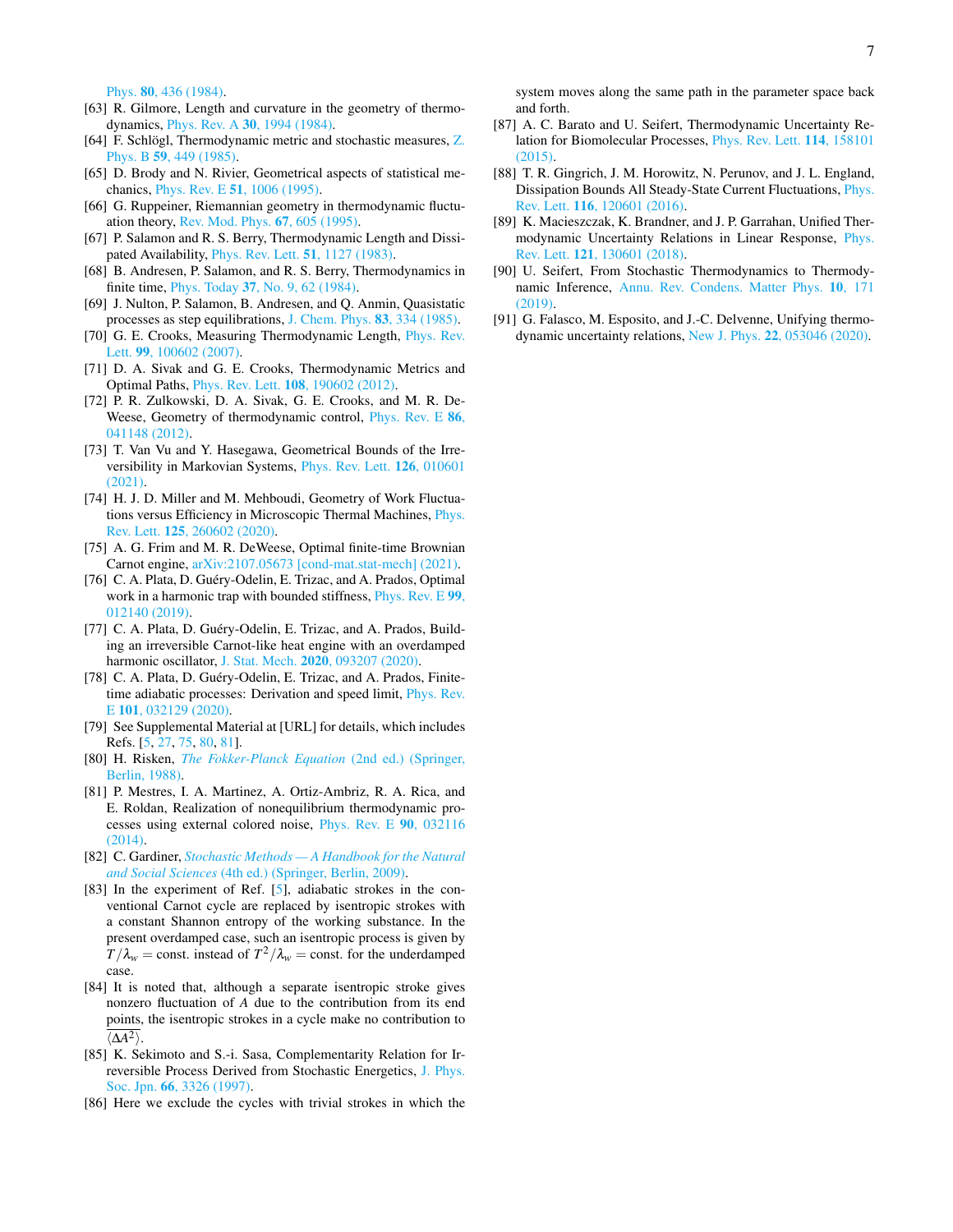# — Supplemental Material — Finite-Time Thermodynamics of Fluctuations in Microscopic Heat Engines

#### Fluctuation-dissipation relation between the thermodynamic metrics

For a cycle of small heat engines with period  $\tau$  considered in the main paper, provided the variation of the parameters  $\lambda_{\mu}(t)$ (with  $\mu = w$ , *u*) is sufficiently slow, the average  $\langle A_1 \rangle$  and the variance  $\langle \Delta A_1^2 \rangle$  of the dissipated availability  $A_1$  for one cycle can be written using a metric tensor  $g_{\mu\nu}^{(i)}$  as (The subscript "1" in  $A_1$  shows that the quantity is obtained for a single cycle. Hereafter, the subscript "1" will be omitted, and the dissipated availability *A* without a subscript means that the one obtained for one cycle.)

$$
\langle A \rangle = \int_0^{\tau} dt \, g_{\mu\nu}^{(1)}(t) \, \dot{\lambda}_{\mu}(t) \, \dot{\lambda}_{\nu}(t) \,, \tag{S1}
$$

$$
\langle \Delta A^2 \rangle = \int_0^{\tau} dt \, g_{\mu\nu}^{(2)}(t) \, \dot{\lambda}_{\mu}(t) \, \dot{\lambda}_{\nu}(t) + 2 \langle \Delta X_u^2(0) \rangle \lambda_u^2(0) \,, \tag{S2}
$$

with

$$
g_{\mu\nu}^{(2)}(t) = 2\tau_{\mu\nu}(t) \langle \Delta X_{\mu}(t) \Delta X_{\nu}(t) \rangle \equiv 2\tau_{\mu\nu}(t) \sigma_{\mu\nu}(t).
$$
 (S3)

Here,  $\Delta X_{\mu}(t) \equiv X_{\mu}(t) - \langle X_{\mu}(t) \rangle$  is the fluctuation of the generalized force  $X_{\mu}(t)$ ,  $\tau_{\mu\nu}(t)$  is the correlation time between  $\Delta X_{\mu}$  and  $\Delta X_V$  at time *t*, and  $\sigma_{\mu\nu}(t) \equiv \langle \Delta X_\mu(t) \Delta X_V(t) \rangle$  is the covariance matrix of  $X_\mu$  and  $X_V$  at *t*.

For some quantity  $O_N$  obtained through a continuous operation taking over consecutive *N* cycles, an average  $\overline{O}$  of  $O_N$  per cycle in the limit of  $N \rightarrow \infty$  is defined as

$$
\overline{O} \equiv \lim_{N \to \infty} \frac{1}{N} O_N \,. \tag{S4}
$$

Since the second term of  $\langle \Delta A^2 \rangle$  in Eq. [\(S2\)](#page-1-1) comes solely from the initial state, this contribution vanishes by taking the average over an infinite number of cycles:

$$
\overline{\langle \Delta A^2 \rangle} \equiv \lim_{N \to \infty} \frac{1}{N} \langle \Delta A_N^2 \rangle = \lim_{N \to \infty} \frac{1}{N} \int_0^{N\tau} dt \, g_{\mu\nu}^{(2)}(t) \dot{\lambda}_{\mu}(t) \dot{\lambda}_{\nu}(t) = \int_0^{\tau} dt \, g_{\mu\nu}^{(2)}(t) \dot{\lambda}_{\mu}(t) \dot{\lambda}_{\nu}(t).
$$
 (S5)

In the last equality, we have used the fact that the system is cyclic:  $\lambda_{\mu}(t+\tau) = \lambda_{\mu}(t)$  and  $g_{\mu\nu}^{(2)}(t+\tau) = g_{\mu\nu}^{(2)}(t)$  for any *t*.

In the following, we show that there is a relation between the metrics  $g_{\mu\nu}^{(1)}$  and  $g_{\mu\nu}^{(2)}$  analogous to the fluctuation-dissipation relation (FDR) as

$$
g_{\mu\nu}^{(2)}(t) = 2k_B T(t) g_{\mu\nu}^{(1)}(t)
$$
\n(S6)

within the linear approximation with respect to the deviation from the instantaneous equilibrium state. Here,  $k_B$  is the Boltzmann constant and  $T(t)$  is the temperature at *t*.

To show the relation [\(S6\)](#page-1-4), we set the following assumptions.

• The time evolution of the phase space distribution function *p* is governed by the Fokker-Planck equation, or more generally, by the Kramers-Moyal equation:

$$
\frac{\partial p(\Gamma,t)}{\partial t} = L(\Gamma,t)p(\Gamma,t),\tag{S7}
$$

where Γ is the phase space point and *L* is the derivative operator (so-called the Fokker-Planck operator or the Kramers-Moyal operator).

• Detailed balance condition (see, e.g., [\[S1\]](#page-12-0)), which automatically holds for the Fokker-Planck and the Kramers-Moyal operators:

$$
L(\Gamma, t) p^{\text{eq}}(\Gamma) \cdots = p^{\text{eq}}(\Gamma) L^{\dagger}(\sigma \Gamma, t) \cdots,
$$
\n(S8)

where  $p^{eq}(\Gamma)$  is the equilibrium phase space distribution function,  $\sigma$  is the symmetry factor of the phase space variable under the time reversal operation (e.g.,  $\sigma = +1$  for the position and  $\sigma = -1$  for the momentum), and the superscript "†" denotes the adjoint: suppose *A* is a real operator, then *A*<sup>†</sup> is an adjoint operator of *A* defined as  $\int$  φ*A*ψ *d*Γ =  $\int$  (*A*<sup>†</sup> φ) ψ *d*Γ for any real functions  $\phi$  and  $\psi$ . Note that Eq. [\(S8\)](#page-1-8) is an operator equation which is valid when it is applied to an arbitrary function [i.e., the parts denoted by " $\cdots$ " in Eq. [\(S8\)](#page-1-8)].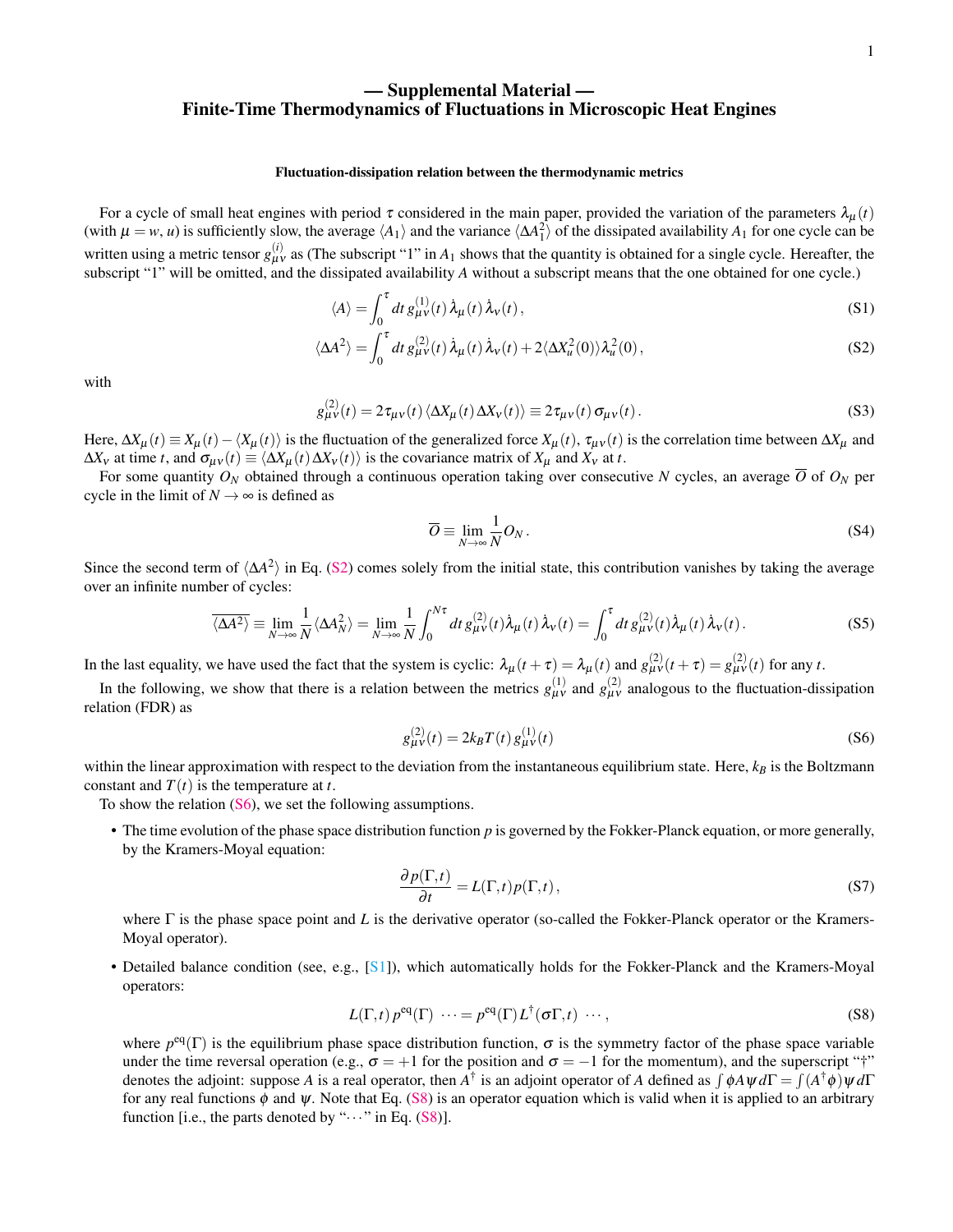• Slow driving such that the timescale  $\lambda_{\mu}(t)/\lambda_{\mu}(t)$  of changing the parameter  $\lambda_{\mu}(t)$  is much larger than the relaxation time of the working substance to the equilibrium state so that the deviation  $\xi$  from the equilibrium state  $p^{eq}(\Gamma;t)$  for the instantaneous parameter values  $\lambda_{\mu}(t)$  is small:

$$
p(\Gamma, t) = \left[1 + \xi(\Gamma, t)\right] p^{\text{eq}}(\Gamma; t)
$$
\n<sup>(S9)</sup>

with  $\xi(\Gamma,t) \ll 1$ . Here,  $p^{eq}(\Gamma;t)$  is the canonical distribution for the instantaneous mechanical parameter  $\lambda_w(t)$  and the temperature  $\lambda_u(t) = T(t)$  at time *t* given by

$$
p^{\text{eq}}(\Gamma;t) \equiv \frac{e^{-\beta(t)H(\Gamma;t)}}{Z_t},\tag{S10}
$$

where  $\beta(t) \equiv 1/k_B T(t)$  is the inverse temperature,  $H(\Gamma;t)$  is the Hamiltonian of the working substance, and  $Z_t \equiv$  $\int d\Gamma \exp[-\beta(t)H(\Gamma;t)]$  is the partition function.

In the following, we shall show that our formulation is consistent with the FDR-type relation given by Eq. [\(S6\)](#page-1-4). Using Eq.  $(S9)$  and within the linear approximation, the lhs of Eq.  $(S7)$  can be written as

$$
\partial_t p(\Gamma, t) = \partial_t [(1 + \xi) p^{\text{eq}}(\Gamma; t)]
$$
  
\n
$$
\simeq (\partial_t \xi) p^{\text{eq}} + \partial_t p^{\text{eq}}
$$
  
\n
$$
\simeq \lambda_\mu \frac{\partial p^{\text{eq}}}{\partial \lambda_\mu}.
$$
\n(S11)

Note that the first term in the second line of Eq. [\(S11\)](#page-1-9) is negligible since ∂*t*ξ is the second order of the small quantities. Then,  $\lambda_{\mu} \partial p^{\text{eq}} / \partial \lambda_{\mu}$  for each component  $\mu = w$  and  $\mu$  can be calculated as

$$
\dot{\lambda}_{w}(t) \frac{\partial}{\partial \lambda_{w}} p^{\text{eq}} = \dot{\lambda}_{w}(t) \beta(t) \left[ X_{w}(t) - \langle X_{w}(t) \rangle_{t, \text{eq}} \right] p^{\text{eq}}(\Gamma; t), \tag{S12}
$$

and

$$
\dot{\lambda}_u(t) \frac{\partial}{\partial \lambda_u} p^{\text{eq}} = \dot{\lambda}_u(t) \beta(t) \left[ -k_B \ln p^{\text{eq}} - \langle -k_B \ln p^{\text{eq}} \rangle_{t, \text{eq}} \right] p^{\text{eq}}(\Gamma; t), \tag{S13}
$$

where  $\langle \cdots \rangle_{t, \text{eq}} \equiv \int d\Gamma \, p^{\text{eq}}(\Gamma; t) \cdots$  is an average for the instantaneous equilibrium distribution at *t*. Since  $\dot{\lambda}_{\mu}$  is a small quantity,  $p^{eq}$  in ln  $p^{eq}$  in the rhs of Eq. [\(S13\)](#page-1-10) can be replaced by *p* within the linear approximation:

$$
\dot{\lambda}_{u}(t) \frac{\partial}{\partial \lambda_{u}} p^{\text{eq}} \simeq \dot{\lambda}_{u}(t) \beta(t) \left[ -k_{B} \ln p - \langle -k_{B} \ln p \rangle_{t, \text{eq}} \right] p^{\text{eq}}(\Gamma; t)
$$
\n
$$
= \dot{\lambda}_{u}(t) \beta(t) \left[ X_{u}(t) - \langle X_{u}(t) \rangle_{t, \text{eq}} \right] p^{\text{eq}}(\Gamma; t), \tag{S14}
$$

where  $X_u(t) \equiv S(t) = -k_B \ln p(\Gamma, t)$  is the stochastic entropy. Therefore, the lhs of Eq. [\(S7\)](#page-1-5) can finally be written as

$$
\frac{\partial}{\partial t}p(\Gamma,t) \simeq \frac{p^{\text{eq}}(\Gamma,t)}{k_B T(t)} \left[ X_{\mu}(t) - \langle X_{\mu}(t) \rangle_{t,\text{eq}} \right] \dot{\lambda}_{\mu}(t).
$$
\n(S15)

Next, we consider the rhs of Eq. [\(S7\)](#page-1-5). Using Eq. [\(S9\)](#page-1-6) and the detailed balance condition [\(S8\)](#page-1-8), the rhs of Eq. [\(S7\)](#page-1-5) can be rewritten as

$$
L(\Gamma, t) p(\Gamma, t) = L(\Gamma, t) p^{eq}(\Gamma; t) [1 + \xi(\Gamma, t)]
$$
  
=  $p^{eq}(\Gamma; t) L^{\dagger}(\sigma \Gamma, t) [1 + \xi(\Gamma, t)]$   
=  $p^{eq}(\Gamma; t) L^{\dagger}(\sigma \Gamma, t) \xi(\Gamma, t).$  (S16)

Substituting Eqs.  $(S15)$  and  $(S16)$  into Eq.  $(S7)$ , we obtain

$$
L^{\dagger}(\sigma \Gamma, t) \xi(\Gamma, t) \simeq \beta(t) \left[ X_{\mu}(t) - \langle X_{\mu}(t) \rangle_{t, \text{eq}} \right] \dot{\lambda}_{\mu}(t).
$$
 (S17)

The formal solution of Eq.  $(S17)$  is

$$
\xi(\Gamma,t) \simeq -\beta(t) \int_0^\infty ds \, e^{L^\dagger(\sigma \Gamma,t) s} \left[ X_\mu(t) - \langle X_\mu(t) \rangle_{t,\text{eq}} \right] \dot{\lambda}_\mu(t).
$$
 (S18)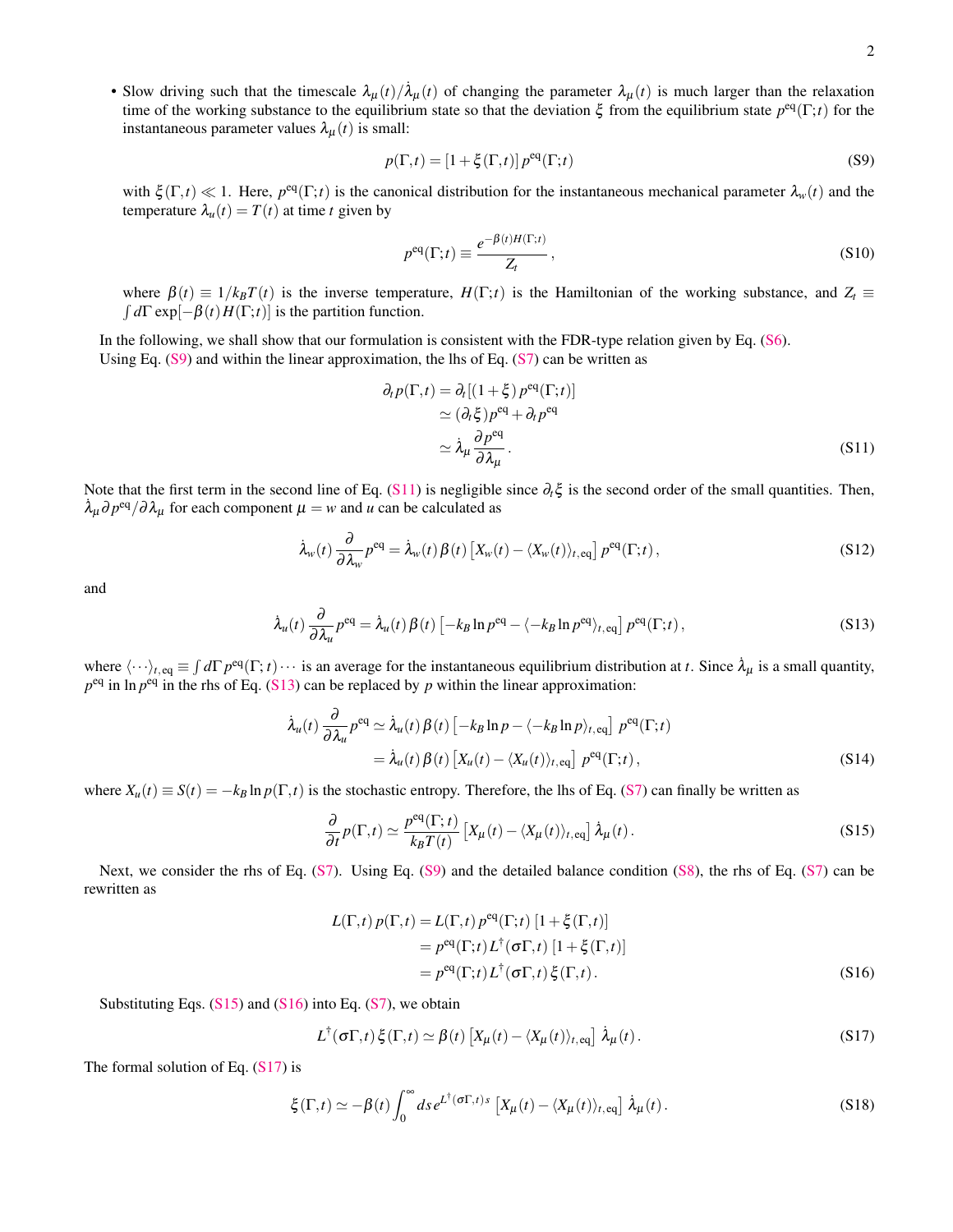Thus, the ensemble average of  $X_{\mu}(t)$  for the distribution p is given by

$$
\langle X_{\mu}(t) \rangle \simeq \int d\Gamma X_{\mu}(t) \left[ 1 + \xi(\Gamma, t) \right] p^{\text{eq}}(\Gamma; t) \equiv \langle X_{\mu}(t) \rangle_{t, \text{eq}} + R_{\mu\nu}(t) \,\dot{\lambda}_{\nu}(t) \tag{S19}
$$

with

$$
R_{\mu\nu}(t) \simeq -\beta(t) \int_0^\infty ds \int d\Gamma \left[ e^{L^\dagger(\Gamma,t)s} \Delta X_\mu(t) \right] \Delta X_\nu(t) p^{\text{eq}}(\Gamma;t)
$$
  
=  $-\beta(t) \int_0^\infty ds \langle \Delta X_\mu(t-s) \Delta X_\nu(t) \rangle_{t,\text{eq}}$   
 $\simeq -\beta(t) \int_0^\infty ds \langle \Delta X_\mu(t-s) \Delta X_\nu(t) \rangle_t,$  (S20)

where  $\langle \cdots \rangle_t \equiv \int d\Gamma p(\Gamma,t) \cdots$ . In obtaining the first line of Eq. [\(S20\)](#page-2-2), we have rewritten as  $X_\mu p^{eq} e^{L^\dagger (\sigma \Gamma,t) s} \cdots$  $X_\mu e^{L(\Gamma, t) s} p^{eq} \cdots = [e^{L^\dagger(\Gamma, t) s} X_\mu] p^{eq} \cdots$  using the detailed balance condition and the adjoint relation. It is also noted that the average for  $p^{eq}(\Gamma;t)$  in  $R_{\mu\nu}$  can be replaced by that for  $p(\Gamma,t)$  (and vice versa) within the linear approximation since  $R_{\mu\nu}$  in Eq. (S<sub>19</sub>) is multiplied by a small quantity  $\lambda_v(t)$ .

In the coarse-grained timescale, we have

$$
\langle \Delta X_{\mu}(t) \, \Delta X_{\nu}(t') \rangle = 2 \tau_{\mu \nu}(t) \, \langle \Delta X_{\mu}(t) \, \Delta X_{\nu}(t) \rangle \, \delta(t - t'). \tag{S21}
$$

Thus,  $R_{\mu\nu}$  in this timescale reads

$$
R_{\mu\nu}(t) \simeq -\beta(t) \tau_{\mu\nu}(t) \langle \Delta X_{\mu}(t) \Delta X_{\nu}(t) \rangle. \tag{S22}
$$

Since  $g_{\mu\nu}^{(1)}$  is given by [\[S2\]](#page-12-1)

$$
g_{\mu\nu}^{(1)}(t) = -\frac{1}{2} \left[ R_{\mu\nu}(t) + R_{\nu\mu}(t) \right],
$$
\n(S23)

 $g_{\mu\nu}^{(1)}$  in the coarse-grained timescale reads

$$
g_{\mu\nu}^{(1)} \simeq \frac{\tau_{\mu\nu}(t)}{k_B T(t)} \langle \Delta X_{\mu}(t) \Delta X_{\nu}(t) \rangle \equiv \frac{\tau_{\mu\nu}(t)}{k_B T(t)} \sigma_{\mu\nu}(t)
$$
(S24)

with the covariance matrix  $\sigma_{\mu\nu}(t) \equiv \langle \Delta X_{\mu}(t) \Delta X_{\nu}(t) \rangle$ . Therefore, our relation [\(S21\)](#page-2-3) for the coarse-grained timescale yields

$$
g_{\mu\nu}^{(2)}(t) \simeq 2k_BT(t) \, g_{\mu\nu}^{(1)}(t) \,,
$$

which is an analogous to the FDR.

#### Scale invariant potential

Here we shall show that the metric for an overdamped Brownian particle trapped in a scale invariant potential is singular and the direction of its zero eigenvalue is along an isentrope. For concreteness, we specifically consider a scale invariant external potential of the following power-law form:

$$
V_{\lambda_w}(q) = \frac{\lambda_w}{k} |q|^k \tag{S25}
$$

with  $k > 0$ , but it is also possible to show that the metric is singular for a general scale invariant potential satisfying  $V_{\lambda_w}(aq)$  $|a|^{\alpha}V_{\lambda_w}(q)$  for some  $\alpha$  with *a* being the scaling factor (see below). The harmonic oscillator potential discussed in the main paper is given by Eq.  $(S25)$  for  $k = 2$ .

The equilibrium state  $p^{eq}$  for the instantaneous values of  $\lambda_w$  and the inverse temperature  $\beta$  is

$$
p^{\text{eq}} = Z_t^{-1} \exp\left[-\beta \lambda_w |q|^k / k\right] \tag{S26}
$$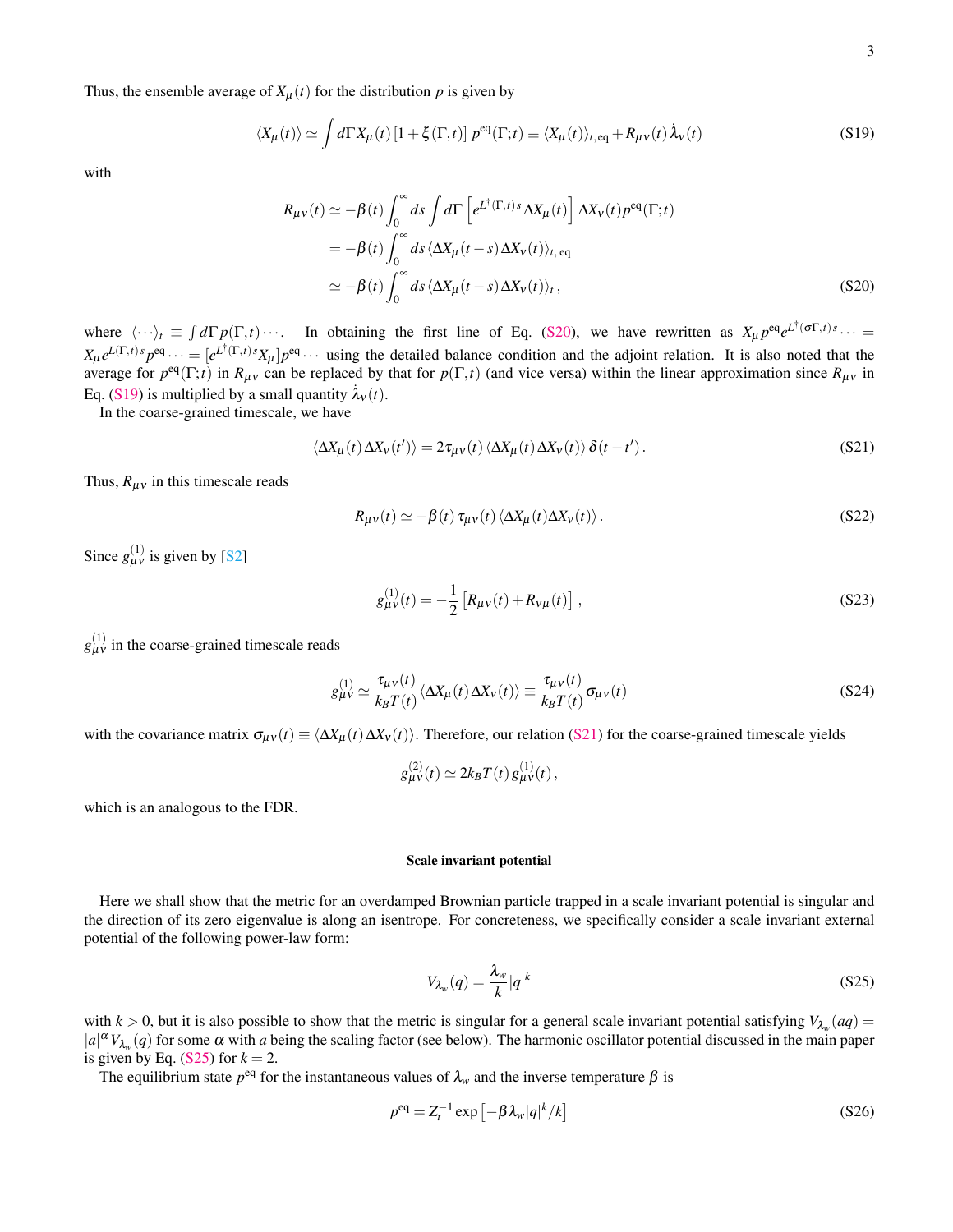with

$$
Z_t = \int_{-\infty}^{\infty} dq \exp\left[-\beta \lambda_w |q|^k / k\right] = \frac{2\Gamma(k^{-1})}{k(\beta \lambda_w / k)^{1/k}},
$$
\n(S27)

where  $\Gamma(x) \equiv \int_0^\infty z^{x-1} e^{-z} dz$  is the Gamma function. For the instantaneous equilibrium state, each element of the covariance matrix  $\sigma_{\mu\nu} = \langle \Delta X_{\mu} \Delta X_{\nu} \rangle_{t, eq}$  reads  $\sigma_{ww} = (k_B T / \lambda_w)^2 / k$ ,  $\sigma_{wu} = \sigma_{uw} = -k_B^2 T / k \lambda_w$ , and  $\sigma_{uu} = k_B^2 / k$ .

The correlation functions  $\langle \Delta X_{\mu}(t) \Delta X_{\nu}(0) \rangle_{\text{eq}}$  in the equilibrium state read  $\langle \Delta X_{\nu}(t) \Delta X_{\nu}(0) \rangle_{\text{eq}} = k^{-2}C_{|q|k}(t)$ ,  $\langle \Delta X_w(t) \Delta X_u(0) \rangle_{\text{eq}} = \langle \Delta X_u(t) \Delta X_w(0) \rangle_{\text{eq}} = -(\lambda_w/kT)C_{|q|^k}(t)$ , and  $\langle \Delta X_u(t) \Delta X_u(0) \rangle_{\text{eq}} = (\lambda_w/kT)^2C_{|q|^k}(t)$  with  $C_{|q|^k}(t) \equiv$  $\langle |q(t)|^k |q(0)|^k \rangle_{\text{eq}} - \langle |q|^k \rangle_{\text{eq}}^2$ . Similarly to the discussion in the main paper for the harmonic oscillator potential, since all the time dependence of these correlation functions is in  $C_{|q|k}(t)$ , all the correlation time should be equal:  $\tau_{corr} \equiv \tau_{ww} = \tau_{ww} = \tau_{ww} = \tau_{ww}$ .

Therefore, the metric tensor  $g_{\mu\nu}^{(2)}$  reads

$$
g_{\mu\nu}^{(2)} = \frac{2k_B^2 \tau_{\text{corr}}}{k} \begin{bmatrix} (T/\lambda_w)^2 & -T/\lambda_w \\ -T/\lambda_w & 1 \end{bmatrix}.
$$
 (S28)

Obviously, the determinant of this metric is zero, so that it is singular with a zero eigenvalue. The eigenvector (normalized to unity) corresponding to the zero eigenvalue is  $[(\lambda_w/T)^2 + 1]^{-1/2} (\lambda_w/T, 1)^T$ , and thus its direction is  $dT/d\lambda_w = T/\lambda_w$ , which is along a straight line on the  $T-\lambda_w$  plane connecting each point at  $(\lambda_w, T)$  and the origin as in the case of harmonic oscillator potential discussed in the main paper. For a general scale invariant potential satisfying  $V_{\lambda_w}(aq) = |a|^\alpha V_{\lambda_w}(q)$ , its metric can also be shown to be singular. This can be understood from the fact that the phase-space integral in the covariance matrix can be evaluated as, e.g.,  $\int_{-\infty}^{\infty} dq e^{-\beta V_{\lambda_w}(q)} = \int_{-\infty}^{\infty} dq e^{-\beta V_{\lambda_w}(aq)} |_{a=1} = \int_{-\infty}^{\infty} da e^{-\beta V_{\lambda_w}(aq)} |_{q=1} = \int_{-\infty}^{\infty} da e^{-\beta |a|^{a} V_{\lambda_w}(1)}$ , which is essentially equivalent to the case of the power-law potential with an exponent  $\alpha$ .

The mean value of the stochastic entropy for  $V_{\lambda_w}$  of Eq. [\(S25\)](#page-3-3) is given by

$$
\langle S \rangle_{\text{eq}} = -k_B \langle \ln p^{\text{eq}} \rangle_{\text{eq}} = k^{-1} k_B \left[ 1 - \ln \left( \beta \lambda_w / k \right) \right] + k_B \ln \left[ 2 \Gamma(k^{-1}) / k \right]. \tag{S29}
$$

Therefore, an isentrope is given by  $\lambda_w/T = \text{const.}$ , which is along the direction of the zero eigenvalue of the metric.

#### Dissipated availability of the Brownian Carnot engine with the optimized and the current experiment protocols

We estimate how much the optimized protocol given by Eq. (25) in the main paper improves the dissipated availability of the Brownian Carnot engine compared to the current experimental protocol [\[S3\]](#page-12-2). In the experiment,  $\lambda_w(t)$  of the harmonic potential [Eq. (17) in the main paper] is controlled by the following protocol:

$$
\lambda_w(t) = \begin{cases} f(t) & \text{for} \quad 0 \le t \le \tau/2, \\ f(\tau - t) & \text{for} \quad \tau/2 \le t \le \tau, \end{cases} \tag{S30}
$$

with

$$
f(t) = 4(\lambda_{w,2} - \lambda_{w,0})(t/\tau)^2 + \lambda_{w,0}.
$$
 (S31)

For this experimental protocol, the average of the dissipated availability,  $\langle A \rangle = \int_0^{\tau} g_{\mu\nu}^{(1)} \dot{\lambda}_{\mu} \dot{\lambda}_{\nu}$ , and its fluctuation  $\langle \Delta A^2 \rangle$  given by Eq. (9) in the main paper are calculated as

$$
\langle A_{\text{exp}}^{\text{od}} \rangle = \frac{\gamma k_{\text{B}} T_h}{4} \int_0^{t_1} dt \, \frac{\dot{f}(t)^2}{f(t)^3} + \frac{\gamma k_{\text{B}} T_c}{4} \int_{t_2}^{t_3} dt \, \frac{\dot{f}(\tau - t)^2}{f(\tau - t)^3},\tag{S32}
$$

$$
\overline{\langle (\Delta A_{\text{exp}}^{\text{od}})^2 \rangle} = \frac{\gamma (k_{\text{B}} T_h)^2}{2} \int_0^{t_1} dt \frac{\dot{f}(t)^2}{f(t)^3} + \frac{\gamma (k_{\text{B}} T_c)^2}{2} \int_{t_2}^{t_3} dt \frac{\dot{f}(\tau - t)^2}{f(\tau - t)^3},
$$
(S33)

where  $k_B$  is the Boltzmann constant,  $t_i$  is the time at node  $i$ , and we have used Eqs. (16) and (21) in the main paper. For clarity, we put the superscript "od" representing the overdamped approximation since we will compare the results with and without the overdamped approximation in the next section. Note that  $A_{exp}^{od}$  here is identical to  $A_{exp}$  in the main paper.

On the one hand,  $\langle A \rangle$  and  $\langle \Delta A^2 \rangle$  obtained by the optimized protocol given by Eq. (25) in the main text are

$$
\langle A_{\text{opt}} \rangle = \left(\frac{1}{t_1} + \frac{1}{t_3 - t_2}\right) (\mathcal{L}_h^{(1)})^2,\tag{S34}
$$

$$
\overline{\langle \Delta A_{\rm opt}^2 \rangle} = \left(\frac{1}{t_1} + \frac{T_c}{T_h} \frac{1}{t_3 - t_2}\right) (\mathscr{L}_h^{(2)})^2,
$$
\n(S35)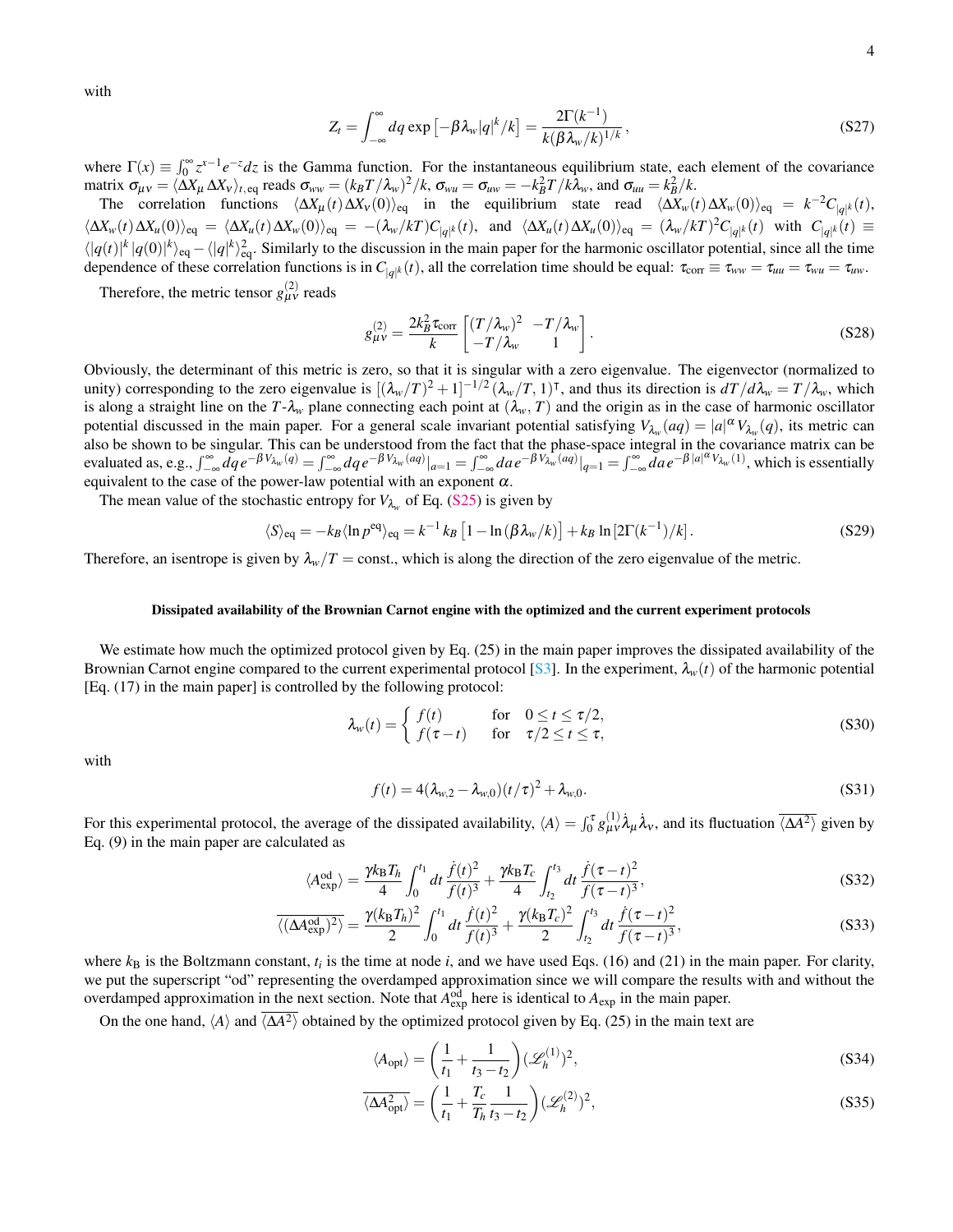where

$$
\mathcal{L}_h^{(i)} = \sqrt{2^{i-1}\gamma (k_\text{B}T_h)^i} (\lambda_{w,1}^{-1/2} - \lambda_{w,0}^{-1/2})
$$
\n(S36)

with  $i = 1$  and 2.

The experimental value of each parameter is the following [\[S3\]](#page-12-2): The stiffness  $\lambda_{w,i}$ 's are  $\lambda_{w,0} = 20.0 \text{ pN·}\mu\text{m}^{-1}$ ,  $\lambda_{w,1} =$ 6.2 pN·μm<sup>-1</sup>, and  $\lambda_{w,2} = 2.0$  pN·μm<sup>-1</sup>. The cycle period τ is 200 ms and the time at each node is  $t_1 = 0.26\tau$ ,  $t_2 = 0.5\tau$ , and  $t_3 = 0.75\tau$  (i.e., the duration of each stroke is  $\tau_{0\to1} = 0.26\tau$ ,  $\tau_{1\to2} = 0.24\tau$ ,  $\tau_{2\to3} = 0.25\tau$ , and  $\tau_{3\to4} = 0.25\tau$ ). The temperatures of the isothermal strokes are  $T_c = 300$  K and  $T_h = 525$  K. The friction coefficient can be estimated from Stokes' law,  $\gamma = 6\pi\eta r$ , where  $\eta$  is the dynamic viscosity of water and r is the radius of the Brownian particle. The viscosity at room temperature is  $\eta = 0.89 \text{ pN·}\mu\text{m}^{-2}\text{·ms}$  [\[S4\]](#page-12-3) and the radius of the Brownian particle used in the experiment is  $r = 0.5 \mu\text{m}$ . We then get  $\gamma = 8.4 \text{ pN} \cdot \mu \text{m}^{-1} \cdot \text{ms}.$ 

From these parameter values, the ratio between the optimized value and the experimental one is calculated for  $\langle A \rangle$  and  $\overline{\langle \Delta A^2 \rangle}$ respectively as

$$
\frac{\langle A_{\text{opt}}\rangle}{\langle A_{\text{exp}}^{\text{od}}\rangle} = 0.65, \qquad \frac{\langle \Delta A_{\text{opt}}^2 \rangle}{\langle (\Delta A_{\text{exp}}^{\text{od}})^2 \rangle} = 0.70. \tag{S37}
$$

The optimized protocol improves the average of the dissipated availability by 35% and its fluctuation by 30%.

### Dissipated availability in the isentropic and isothermal processes in the experiment of Ref. [\[S3\]](#page-12-2)

In the overdamped approximation employed in the main paper, the dissipated availability and the thermodynamics length of the isentropic strokes are exactly zero. However, in the actual experiments, the system is not perfectly overdamped, and these quantities are nonzero. Nevertheless, here we show that the dissipated availability of the isentropic strokes is much smaller than that of the isothermal strokes in the experiment of Ref. [\[S3\]](#page-12-2) for the cycle period  $\tau = 200$  ms considered in the main paper, which validates the overdamped approximation for this case.

For the underdamped Brownian motion described by the following Langevin equation with the Gaussian white noise ζ :

<span id="page-11-0"></span>
$$
m\ddot{q} = -\gamma \dot{q} - \lambda_w(t)q + \zeta,
$$
\n(S38)

$$
\langle \zeta(t) \zeta(t') \rangle = 2\gamma k_B T(t) \, \delta(t - t'), \tag{S39}
$$

the metric  $g_{\mu\nu}^{(1)}$  is given by [\[S5\]](#page-12-4)

$$
g_{\mu\nu}^{(1)} = \frac{\gamma}{4k_B T \lambda_w} \left( \begin{pmatrix} \frac{k_B T}{\lambda_w} \\ \frac{k_B T}{\lambda_w} \end{pmatrix}^2 (1 + \chi) - \frac{k_B T}{\lambda_w} (1 + 2\chi) \right),
$$
\n
$$
(\text{S40})
$$

where  $\chi \equiv m \lambda_w / \gamma^2$  is a dimensionless parameter characterizing the effect of the inertia and *m* is the mass of the Brownian particle. The particle used in the experiment of Ref. [\[S3\]](#page-12-2) is made of polystyrene with the mass density  $\rho \simeq 1.0$  g/cm<sup>3</sup>. We then estimate the mass of the particle as  $m = (4/3)\pi r^3 \rho \approx 5.2 \times 10^{-4} \text{pN·}\mu\text{m}^{-1}\cdot\text{ms}^2$  for  $r = 0.5 \mu\text{m}$ . Here we can see that, in the overdamped regime where the effect of the inertia is negligible,  $\chi \simeq (1.5 \times 10^{-5} - 1.5 \times 10^{-4}) \ll 1$ , the metric tensor  $g_{\mu\nu}^{(1)}$  in the underdamped case [Eq. [\(S40\)](#page-11-0)] reduces to the one in the overdamped approximation given by Eq. (21) in the main paper together with the relation  $g_{\mu\nu}^{(1)} = (2k_BT)^{-1}g_{\mu\nu}^{(2)}$ .

With the metric given by Eq. [\(S40\)](#page-11-0) and the protocols of  $T(t)$  and  $\lambda_w(t)$  in the experiment of Ref. [\[S3\]](#page-12-2) for the underdamped case, we evaluate the average of the dissipated availability  $A_{exp}^{ud}$  (isothermal) and  $A_{exp}^{ud}$  (isentropic) in the two isothermal and the two isentropic strokes of the Brownian Carnot cycle (the superscript "ud" represents the underdamped case). Note that, unlike the isentropic processes in the overdamped approximation given by  $T(t)/\lambda_w(t) = \text{const.}$ , the isentropic processes here is given by  $T^2(t)/\lambda_w(t) = \text{const.}$ .

The average of the dissipated availability in the isothermal and the isentropic strokes are given respectively by

$$
\langle A_{\text{exp}}^{\text{ud}}(\text{isothermal}) \rangle = \left( \int_0^{t_1} dt + \int_{t_2}^{t_3} dt \right) g_{\text{ww}}^{(1)}(t) \,\dot{\lambda}_w(t) \,\dot{\lambda}_w(t), \tag{S41}
$$

$$
\langle A_{\text{exp}}^{\text{ud}}(\text{isentropic}) \rangle = \left( \int_{t_1}^{t_2} dt + \int_{t_3}^{t_4} dt \right) g_{\mu\nu}^{(1)}(t) \,\dot{\lambda}_{\mu}(t) \,\dot{\lambda}_{\nu}(t). \tag{S42}
$$